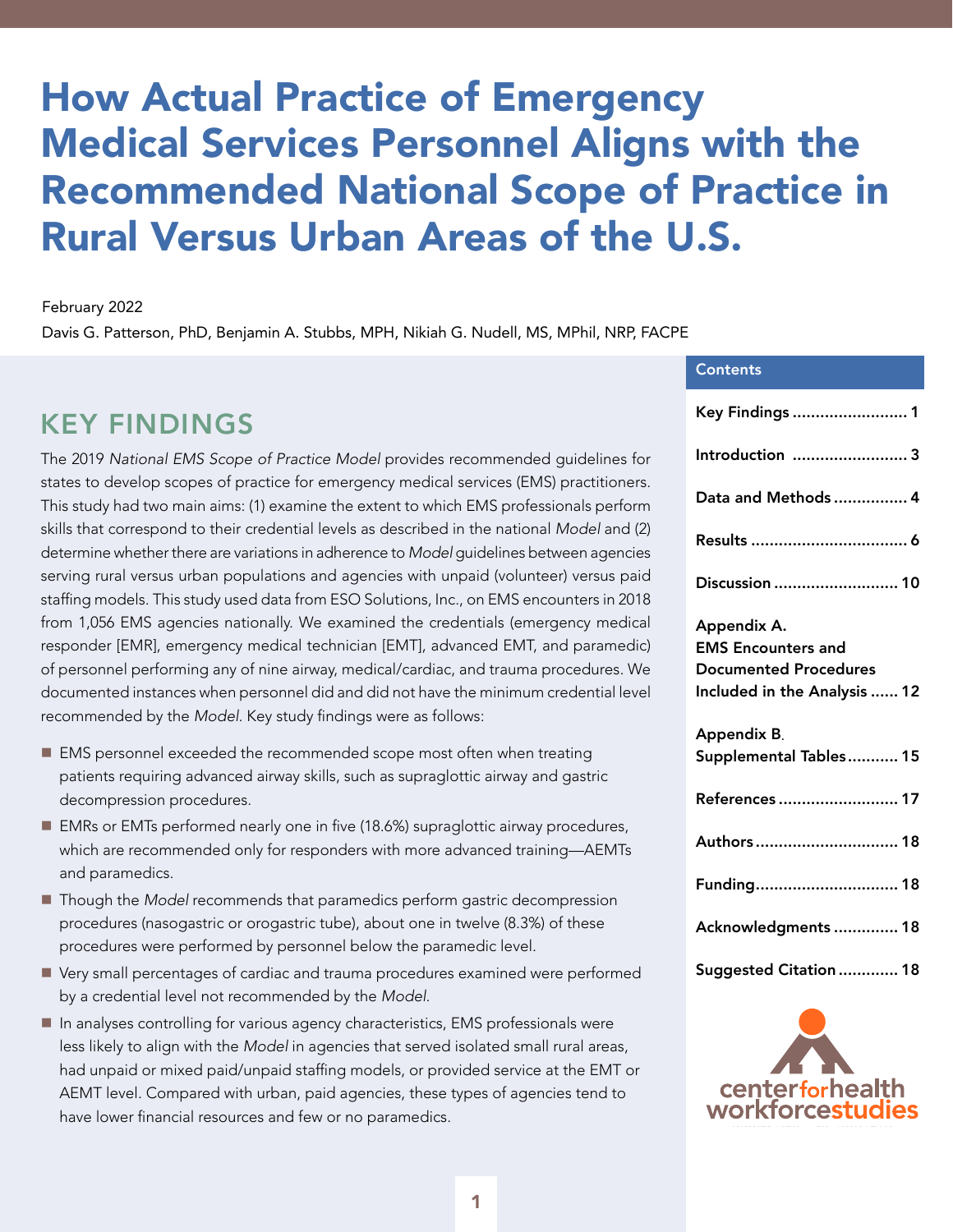# KEY FINDINGS *continued*

Our findings suggest a potential mismatch between EMS workforce capabilities and population health needs. Personnel in rural and lower-resource agencies, often staffed by EMTs and volunteers, need enhanced training and oversight to allow them to respond to community health needs while ensuring high-quality care. Future revisions of the national *Model* would benefit by including perspectives from rural-serving and volunteer EMS agencies. Adapting scope of practice guidelines for emergency care to the needs of under-resourced communities could help reduce health inequities.

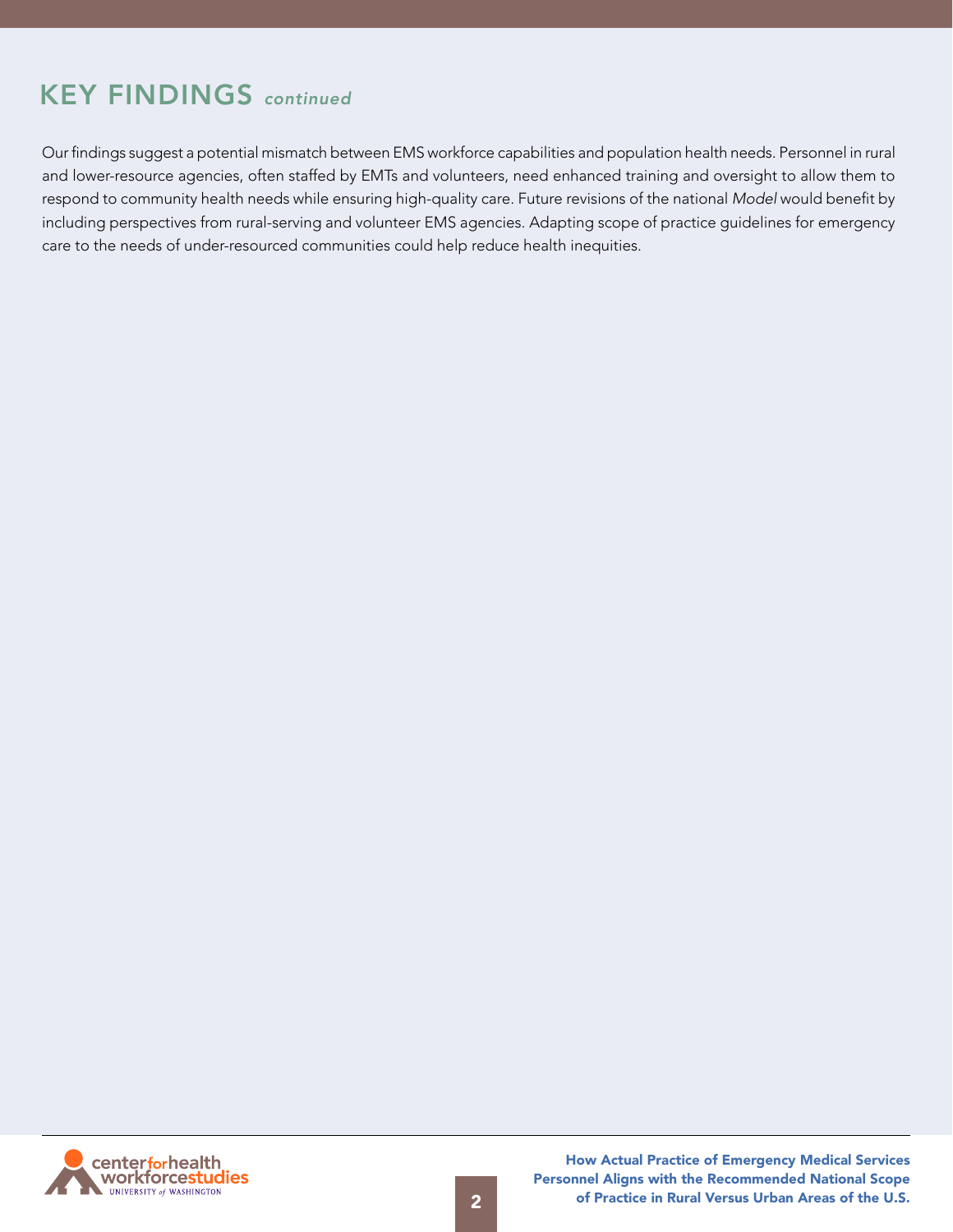<span id="page-2-0"></span>How Actual Practice of Emergency Medical Services Personnel Aligns with the Recommended National Scope of Practice in Rural Versus Urban Areas of the U.S

### INTRODUCTION

The 2019 *National EMS Scope of Practice Model*1 is a federally sponsored blueprint for states to develop scopes of practice for emergency medical services (EMS) practitioners. This approach is intended to reduce inconsistencies between states and provide a basis from which national standards of care and performance for each level of EMS practitioner can be developed with the expectation of reducing health disparities and improving outcomes. Out-of-hospital EMS credential levels recognized in the U.S., from least to most advanced, include emergency medical responders (EMRs), emergency medical technicians (EMTs), advanced EMTs (AEMTs), and paramedics. While international nomenclature refers to all these types of EMS practitioners as "paramedics" of one kind or another (and the field more broadly as "paramedicine"), $2$  this report uses the U.S. nomenclature, where paramedics refer to the highest credential as distinct from the other levels.

Periodic updates to the *National EMS Scope of Practice Model* (hereafter referred to as "the *Model*") allow EMS experts to change the procedures recommended for each level of EMS practitioner based on identified needs. Varying models of EMS governance between states, however, introduce significant variability in what procedures are performed, which type of EMS professional performs them, and where they are performed.<sup>3</sup> In addition, some procedures are rarely performed but require significant investment to assure practitioner competency while other procedures are performed routinely with less oversight.

Past research has documented that the distribution of EMS personnel across rural and urban U.S. geographies varies by credential level and volunteer status, with proportionally more paramedics and paid staff in urban areas and more EMTs and volunteer staff in rural areas.4,5 This uneven distribution of emergency responders raises fundamental questions about patient access to care and how personnel are deployed to meet community needs, particularly in locations where the most highly trained providers are scarce. While some studies have examined the distribution of procedures performed by EMS personnel,<sup>6,7</sup> few have considered how procedures in practice vary by authorized or recommended scopes of practice at each credential level. A 2008 survey in nine states about interventions that EMS agency directors authorized emergency responders to perform for cardiovascular and stroke patients found that scopes of practice varied according to multiple factors, including agency rurality, volunteer/non-volunteer status, medical director involvement, type of organization (fire department, hospital, or stand-alone EMS agency), and level of practitioner.<sup>8</sup> Rural EMTs were more likely than urban EMTs to be authorized to perform six of seven interventions, perhaps because of shorter transport times in urban areas to hospitals, where appropriate cardiovascular and stroke treatment could be provided. Volunteer EMTs and AEMTs generally had broader scopes of practice while volunteer paramedics had more restricted scopes compared with their paid staff counterparts. A more recent analysis examined AEMTs and paramedics, using 2016 data, and found relatively little differentiation in the content of their practice.<sup>9</sup>

Though past research has begun to examine how actual practice and scope of practice align, we do not know the extent to which providers perform skills that correspond to their credential levels as described in the national *Model* or whether there are systematic variations in adherence. This study's purpose was to examine the fit between the practices of EMS practitioners by credential level and scopes of practice recommended by the *Model* as well as determine whether practices vary between rural

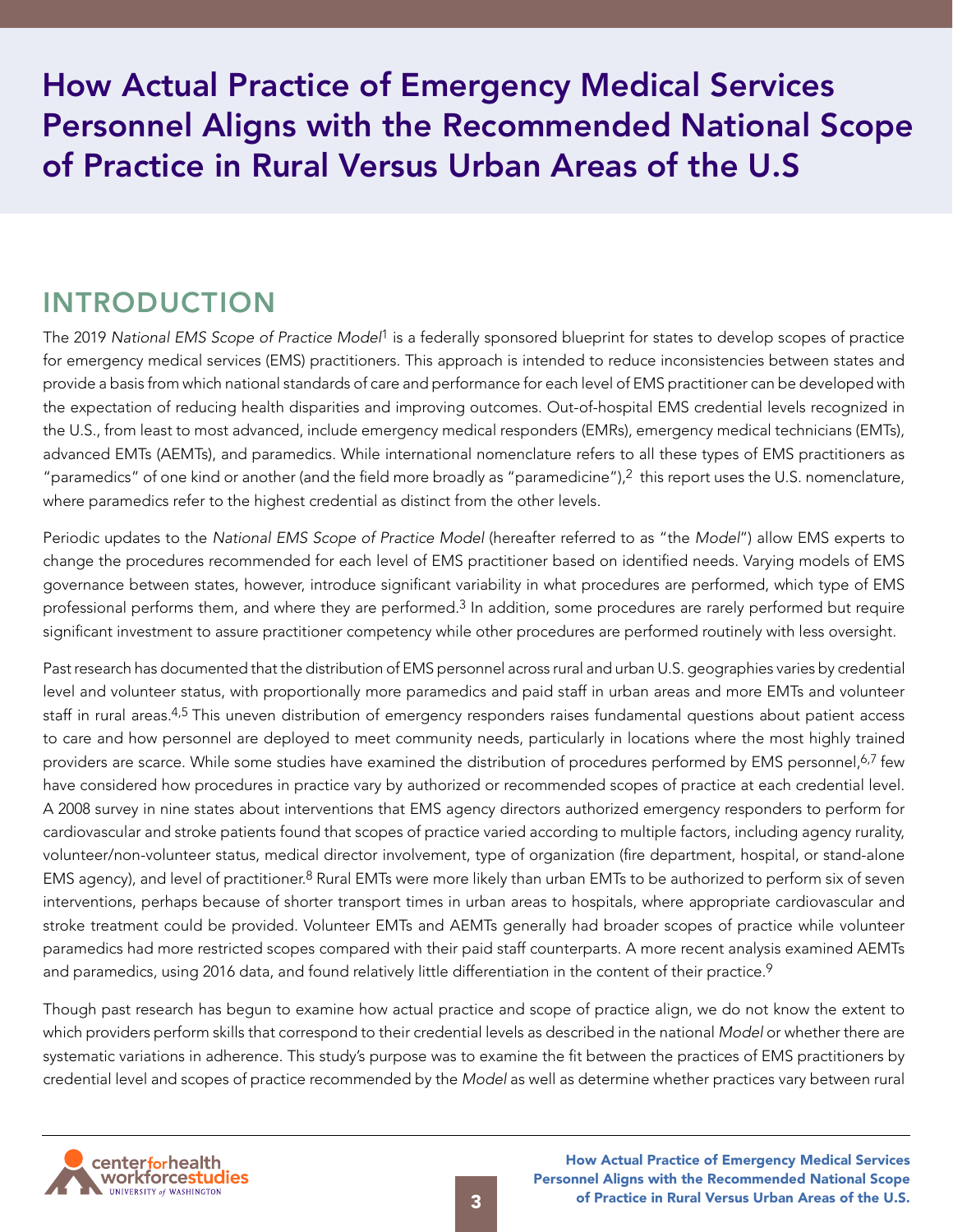<span id="page-3-0"></span>and urban communities and between paid and volunteer responders. Understanding how actual practice aligns with recommended scopes of practice in different contexts can inform EMS quality improvement, education, and system governance. We focus on emergency (9-1-1) response using skills that require responders to exercise clinical judgment in three of seven main categories of interventions—airway and breathing, medical/cardiac, and trauma care—identified in the *Model*.

### STUDY QUESTIONS

This study's key questions were as follows:

- 1. How frequently do EMS personnel at each credential level use select medications and procedures to provide airway and breathing, medical/cardiac, and trauma care?
- 2. How do the interventions used by EMS personnel at each credential level align with recommended scopes of practice in the 2019 *National EMS Scope of Practice Model*?
- 3. Does the extent to which actual practice aligns with recommended scopes vary between rural and urban agencies or between unpaid (volunteer) versus paid staffing models?

# DATA AND METHODS

We obtained data on EMS encounters from ESO Solutions, Inc. (ESO), which provides electronic health records software to many EMS agencies. The data used for this study, derived from ESO's Research Data Collaborative dataset, contained de-identified records from EMS agencies across the U.S. that agreed to make their data available for research purposes. The dataset we received from ESO Solutions included records for 7,574,879 EMS encounters from January 1, 2018, through December 31, 2018, representing 1,288 EMS agencies from states across the U.S. The University of Washington Human Subjects Division determined that this study did not involve human subjects research.

### SELECTION OF EMS ENCOUNTERS AND PROCEDURES

To select the EMS encounters that were most likely to involve direct patient care provided in response to a 9-1-1 emergency call, we excluded certain encounter types (e.g., medical transport, standby, home visit, etc.) and patient dispositions (cancelled calls, no treatment/no transport, etc.), as well as encounters with no documented procedures and records with missing data for key covariates described below. We also excluded procedures performed by personnel other than EMR, EMT, AEMT, or paramedic (e.g., nurses and physicians were excluded) or where the type of credential could not be determined.

We focused our descriptive analysis on a subset of airway, medical/cardiac, and trauma procedures identified in the *Model*. For regression models (described below), we further limited our analyses to procedures that were not recommended for at least one of the three credentials below the paramedic level (EMR, EMT, AEMT) to examine interventions that personnel performed that fell outside of the *Model* recommendations for their credential level. Finally, we excluded procedures with too few cases for meaningful analysis. See **Appendix A** for a full list of inclusion criteria.

### OUTCOMES AND COVARIATES

The binary outcome of our analysis was whether each documented procedure was performed by a provider with a credential level that was recommended by the *Model*. For example, if an EMR or EMT performed a procedure that the *Model* only recommends for the more advanced credentials of AEMT or paramedic, we classified the procedure as occurring outside of the *Model's* scope of practice guidelines. Likewise, if an EMR, EMT, or AEMT performed a procedure that the *Model* only recommends for paramedics, we classified the procedure as occurring outside of the guidelines. When a provider had more than one credential listed, we used the highest credential (e.g., someone with both an AEMT and paramedic credential listed was assumed to be a paramedic). Some procedure names in the ESO data did not match those listed in the *Model*. The study's subject matter expert

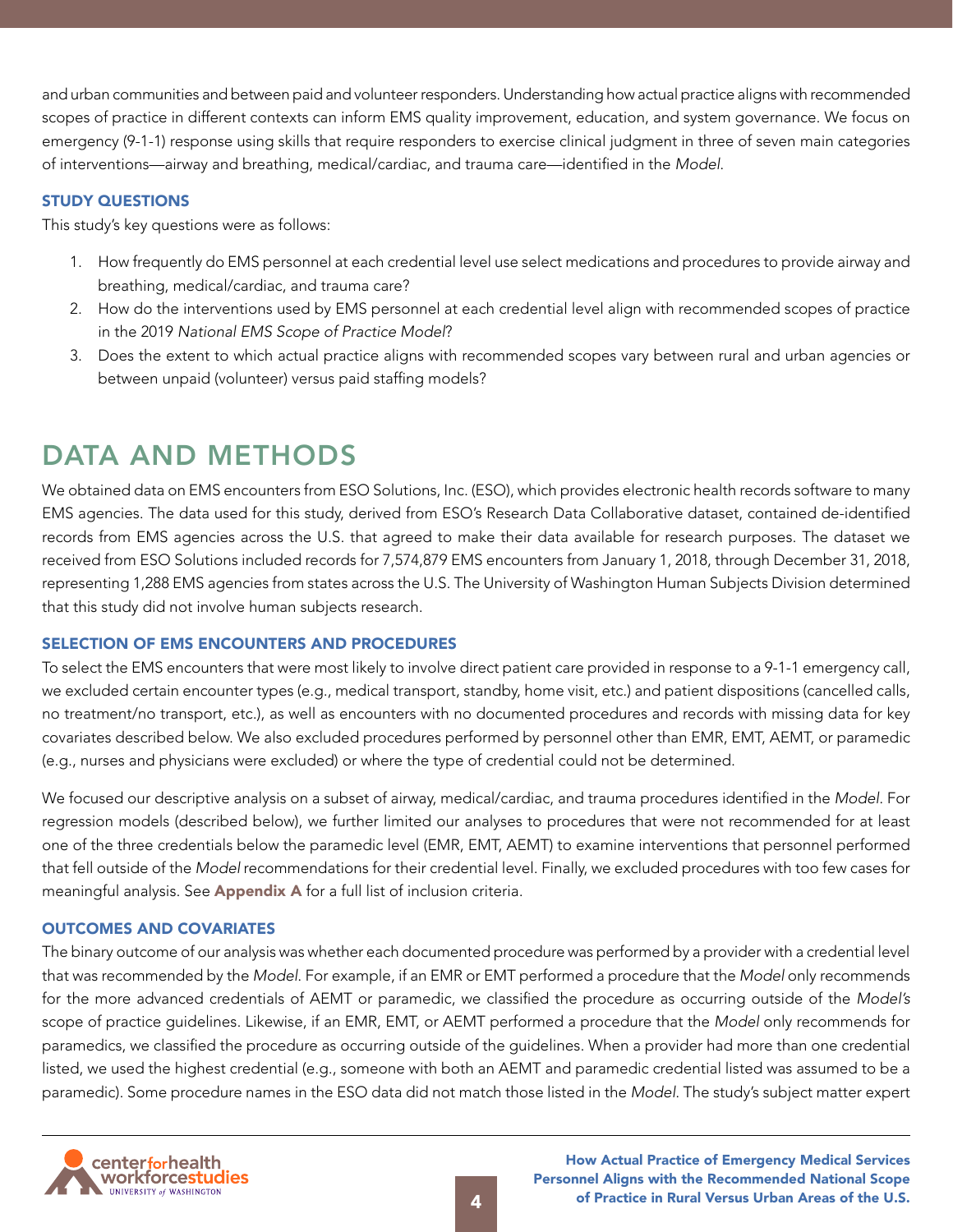(author Nudell) created a crosswalk between the two to ensure that the correct recommended credential level was assigned to each ESO procedure (See Appendix A5).

Our analysis included agency rural/urban geography and paid/unpaid status, our main characteristics of interest, as well as several agency-level variables as covariates, defined as follows:

- Agency paid status (paid, mixed paid and unpaid, unpaid). This variable was self-reported by each agency to indicate whether the agency paid all its personnel, relied on a mix of paid and unpaid (volunteer) personnel, or relied exclusively on unpaid personnel.
- Agency service area rural/urban geography (predominantly urban, predominantly large rural, predominantly small rural, predominantly isolated small rural). We created a measure of each agency's predominant type of geographic area served using the U.S. Department of Agriculture Economic Research Service ZIP code approximation (version 3.1) of the Rural-Urban Commuting Area (RUCA) Codes<sup>10</sup> to classify encounter ZIP codes as urban (codes 1 – 3), large rural (codes 4 – 6), small rural (codes 7 – 9) or isolated small rural (code 10). To do this, we calculated the percentage of each agency's encounters in 2018 that occurred in each geographic category. If 50% or more of the encounters occurred in an urban ZIP code, the agency was classified as predominantly urban. For agencies with fewer than 50% of encounters at an urban ZIP Code, we classified agency rural/urban geography according to the rural category with the highest percentage of encounters. For example, if an agency responded to encounters that were 20% urban, 10% large rural, 40% small rural, and 30% isolated small rural, the agency was classified as small rural.
- Agency type (community [non-profit], fire department based, government [non-fire], private [for profit], non-hospital). This variable was self-reported by each agency.
- Agency level of service (EMR, EMT, AEMT, paramedic, and nurse or physician [combined]). This is the level of care that an agency is authorized or licensed to provide, self-reported by each agency.
- Agency volume. We calculated each agency's total number of all types of encounters in 2018 (before applying exclusion criteria above).

### STATISTICAL ANALYSIS

For each procedure included in this analysis, we calculated the percentage of documented procedures that were performed by each credential level (EMR, EMT, AEMT or paramedic) and summarized the percentage of procedures that were performed according to the *Model* guidelines.

We then identified a subset of nine procedures that were not recommended for at least one of the EMS credential levels and where a high proportion of occurrences did not meet the recommended scope of practice guidelines. For this part of the analysis, we included six airway procedures, two cardiac procedures, and one trauma procedure.

Limiting our analyses to records for which these nine procedures were documented, we assessed the bivariate associations of agency paid/unpaid status, agency service area geography, agency type, agency level of service, and total number of agency encounters in 2018 with the binary outcome variable (whether or not the procedure was performed by a credential level as recommended by the guidelines). Bivariate analyses consisted of chi-square or Kruskal-Wallis rank sum tests as appropriate. We then created a mixed-effects logistic regression model to investigate the relationship between the fixed effect variables of interest and covariates (described above) and the likelihood that a procedure was performed according to the *Model* guidelines. We included state and agency identifiers as random effects to account for clustering within states, given that states set broad EMS policies that affect all agencies within states, and within agencies, because EMS responses occur in the context of agency cultures and practices. We used an alpha level of 0.05 for all statistical tests and performed all analyses using R software version 3.3.0 (R Core Team).11

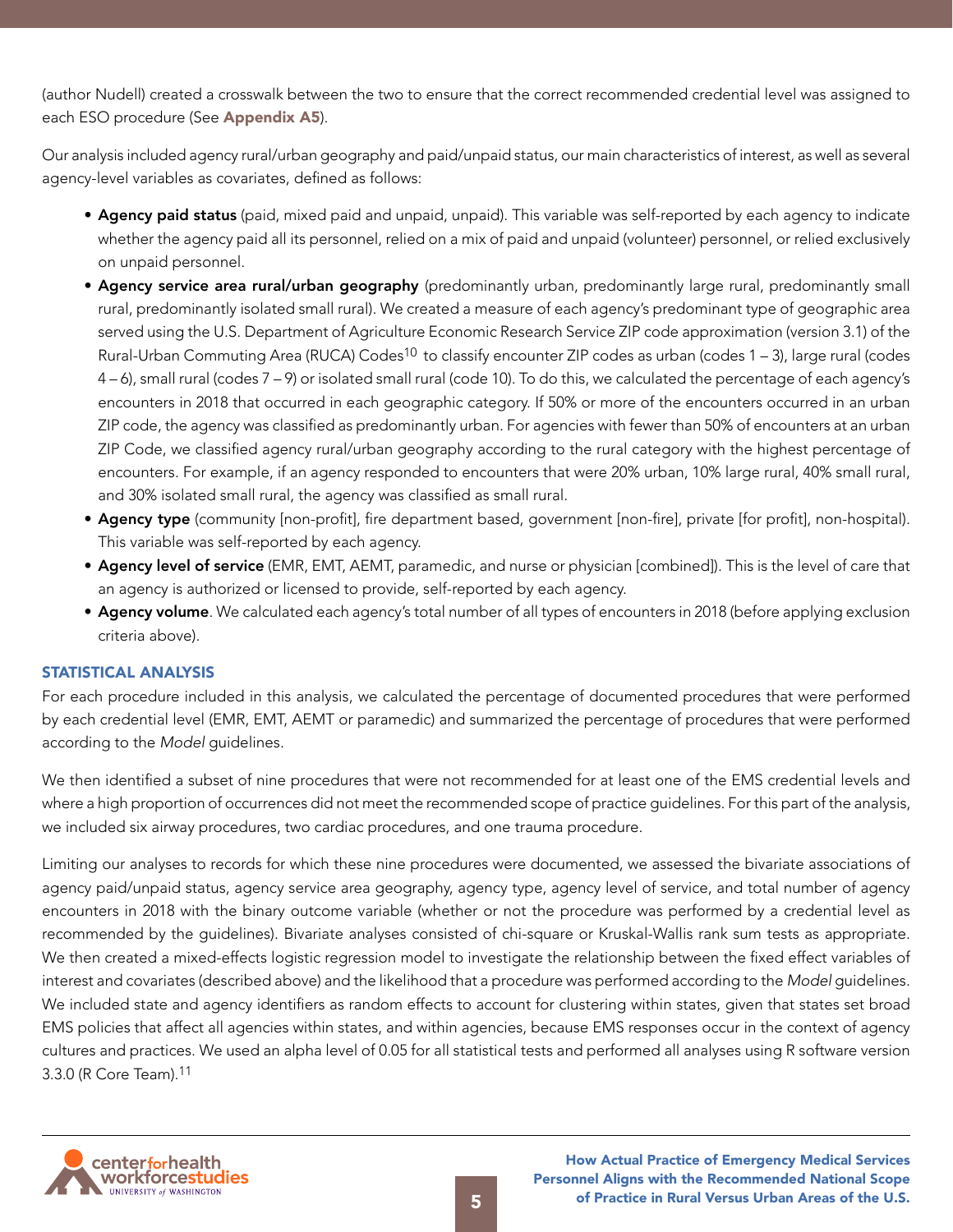# <span id="page-5-0"></span>RESULTS

After applying the exclusion criteria described above, the final analysis dataset included 2,176,053 documented procedures from 1,269,836 EMS encounters during 2018 by 1,056 EMS agencies in 36 U.S. states (see Figure 1).



EMR: emergency medical responder; EMT: emergency medical technician; AEMT: advanced EMT

We compared procedures that were included in our analysis to those that were excluded (see Appendix B, Table B1). The distributions of most agency characteristics for included and excluded procedures were fairly similar, but compared to excluded procedures, included procedures were more often from agencies providing paramedic-level service (96.7% vs. 92.5%) and less often EMT-level service (0.2% vs. 1.2%). In addition, all procedures from the New England Census Division were excluded due to missing ZIP codes that prevented rural/urban classification, though these represent just 1.1% of the total analytic sample. Some differences were also evident between included and excluded procedures in their geographic distribution across U.S. Census Divisions. Table B2 in Appendix B shows the distribution of included and excluded agencies for these same variables. Compared

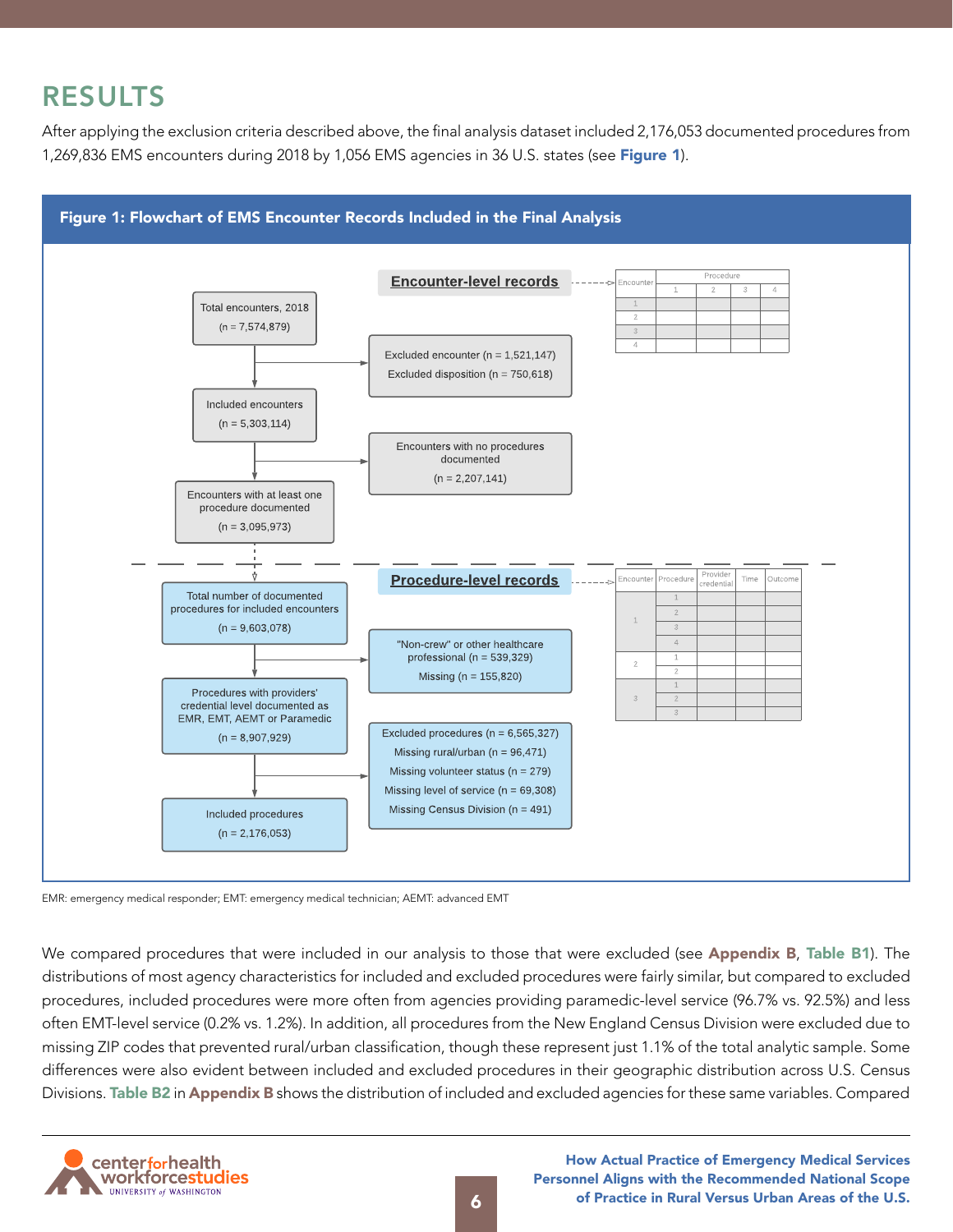with excluded agencies, included agencies were less often unpaid (10.9% vs. 20.3%), urban (61.6% vs. 72.9%), or community non-profit (64.1% vs. 78.0%), and their agency level of service was less likely to be designated as EMT (10.3% vs. 31.5%). Included agencies had a higher median annual number of encounters (2,056 vs. 786).

Tables 1a – 1c show the EMS credential levels that performed each of the procedures included in this analysis and the credential level(s) recommended for each procedure. For the airway procedures we examined, EMRs or EMTs performed nearly one in five (18.6%) supraglottic airway procedures, which are recommended only for the more advanced credential levels, AEMTs and paramedics. About one in twelve (8.3%) gastric decompression procedures (nasogastric [NG] or orogastric [OG] tube) were performed by personnel with a credential below paramedic, the recommended level. Fewer than 4% of the other airway procedures examined were performed by a credential level below what the *Model* recommended. Likewise, a small percentage of all cardiac and trauma procedures examined were performed by a credential level not recommended by the *Model*.

### Table 1a: Percentage of Airway Procedures Performed Within or Outside of the 2019 *National EMS Scope of Practice Model*

|                                                                                                   |                                      | Procedures Performed by Each Credential Level (n, row %) |               |              |                 |
|---------------------------------------------------------------------------------------------------|--------------------------------------|----------------------------------------------------------|---------------|--------------|-----------------|
| <b>Selected Airway Procedures</b>                                                                 | Approved<br><b>Credential Levels</b> | <b>EMR</b>                                               | <b>EMT</b>    | <b>AEMT</b>  | Paramedic       |
| Airway obstruction - manual dislodgement<br>techniques                                            | EMR, EMT, AEMT,<br>Paramedic         | $\Omega$                                                 | 19 (18.4%)    | 7(6.8%)      | 77 (74.8%)      |
| Chest seal                                                                                        | EMR, EMT, AEMT,<br>Paramedic         | 1(0.2%)                                                  | 52 (9.2%)     | 23 (4.1%)    | 487 (86.5%)     |
| <b>CPAP</b>                                                                                       | EMT, AEMT, Paramedic                 | $\mathbf{0}$                                             | 791 (2.9%)    | 502 (1.9%)   | 25,834 (95.2%)  |
| Inhaled - beta agonist/bronchodilator and<br>anticholinergic for dyspnea and wheezing             | EMT, AEMT, Paramedic                 | 20 (0.0%)                                                | 10,684 (4.2%) | 8,209 (3.2%) | 234,110 (92.5%) |
| Use of epinephrine (auto-injector) for<br>anaphylaxis (supplied and carried by the EMS<br>agency) | EMT, AEMT, Paramedic                 | $3(0.0\%)$                                               | 512 (5.7%)    | 238 (2.7%)   | 8,223 (91.6%)   |
| Airway - supraglottic*                                                                            | AEMT, Paramedic                      | $5(0.0\%)$                                               | 2,652 (18.6%) | 755 (5.3%)   | 10,876 (76.1%)  |
| Ventilator*                                                                                       | Paramedic                            | $\Omega$                                                 | 152 (3.0%)    | 15 (0.3%)    | 4,972 (96.8%)   |
| Chest decompression - needle                                                                      | Paramedic                            | $\Omega$                                                 | 25 (1.8%)     | 13 (0.9%)    | 1,359 (97.3%)   |
| Chest tube placement - assist only                                                                | Paramedic                            | $\Omega$                                                 | $\Omega$      | $\Omega$     | 43 (100.0%)     |
| Cricothyrotomy                                                                                    | Paramedic                            | $\mathbf{0}$                                             | $\Omega$      | $\Omega$     | 141 (100.0%)    |
| Endotracheal intubation*                                                                          | Paramedic                            | $\mathbf{0}$                                             | 673 (1.7%)    | 463 (1.1%)   | 39,267 (97.2%)  |
| Gastric decompression - NG Tube*                                                                  | Paramedic                            | $\Omega$                                                 | 48 (6.5%)     | 12 (1.6%)    | 681 (91.9%)     |
| Gastric decompression - OG Tube*                                                                  | Paramedic                            | $\Omega$                                                 | 43 (7.3%)     | 7(1.2%)      | 541 (91.5%)     |
| Included airway medication*                                                                       | Paramedic                            | $\Omega$                                                 | 237 (2.4%)    | 29 (0.3%)    | 9,610 (97.3%)   |

\*Procedure included in regression model.

EMR: emergency medical responder; EMT: emergency medical technician; AEMT: advanced EMT; CPAP: continuous positive airway pressure; NG: nasogastric; OG: orogastric.

#### Legend

= Procedure performed outside of scope of practice guidelines = Procedure performed within of scope of practice guidelines

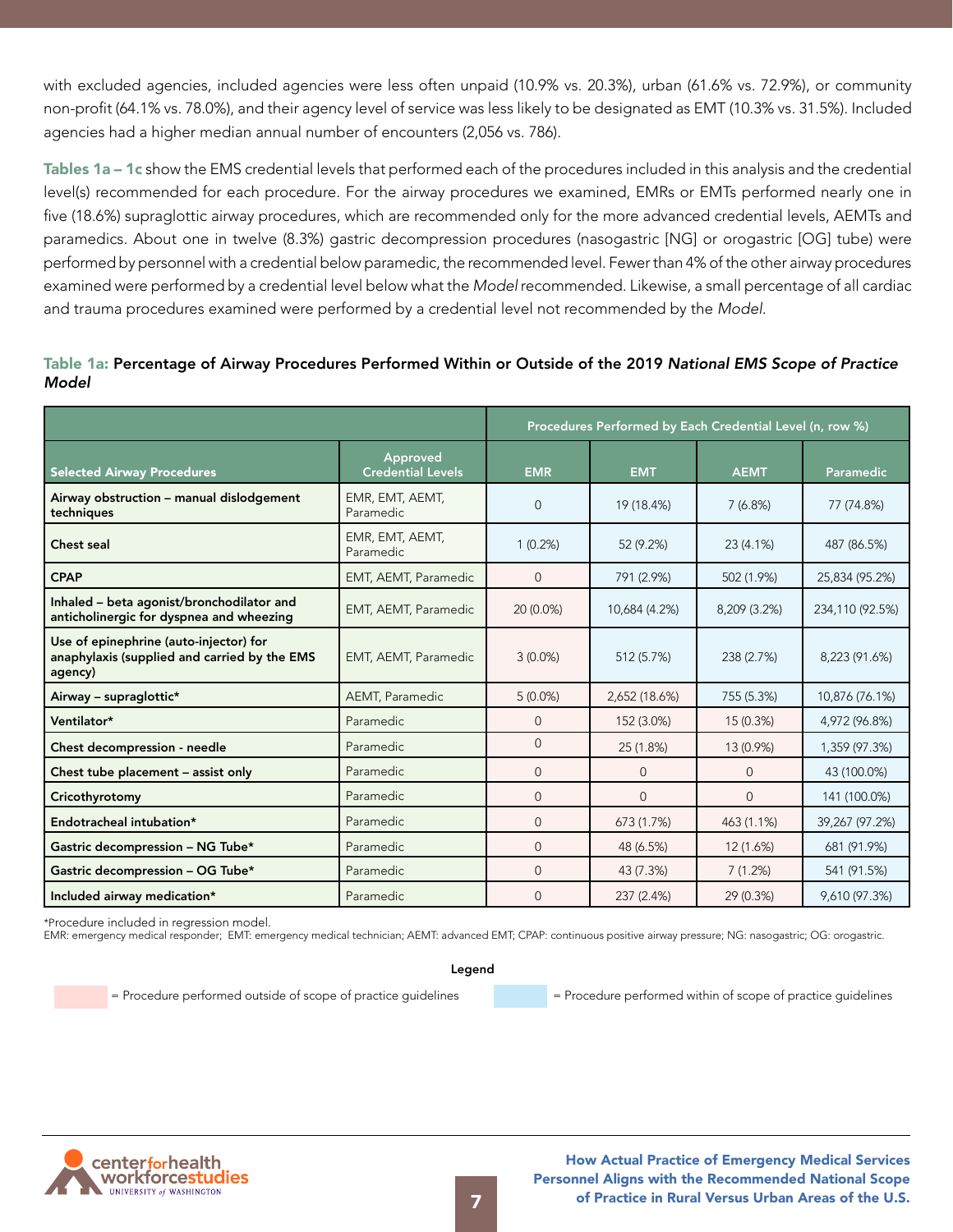#### Table 1b: Percentage of Cardiac Procedures Performed Within or Outside 2019 *National EMS Scope of Practice Model*

|                                                                  |                                      | Procedures Performed by Each Credential Level (n, row %) |               |               |                   |
|------------------------------------------------------------------|--------------------------------------|----------------------------------------------------------|---------------|---------------|-------------------|
| <b>Selected Cardiac Procedures</b>                               | Approved<br><b>Credential Levels</b> | <b>EMR</b>                                               | <b>EMT</b>    | <b>AEMT</b>   | Paramedic         |
| Defibrillation - automated / semi- automated                     | EMR, EMT, AEMT,<br>Paramedic         | $6(0.2\%)$                                               | 909 (32.3%)   | 248 (8.8%)    | 1,649 (58.6%)     |
| Cardiac monitoring - 12-lead ECG<br>acquisition and transmission | EMT, AEMT, Paramedic                 | 249 (0.0%)                                               | 70,432 (4.6%) | 27,178 (1.8%) | 1,449,053 (93.7%) |
| Oral aspirin for chest pain of suspected ischemic<br>origin      | EMT, AEMT, Paramedic                 | 42 (0.0%)                                                | 11,208 (8.3%) | 3,634 (2.7%)  | 120,473 (89.0%)   |
| <b>STEMI</b> alert                                               | EMT, AEMT, Paramedic                 | $7(0.1\%)$                                               | 123 (2.2%)    | 71 (1.3%)     | 5,295 (96.3%)     |
| Cardioversion - electrical                                       | Paramedic                            | $\Omega$                                                 | 35 (2.4%)     | 7(0.5%)       | 1,416 (97.1%)     |
| Defibrillation - manual*                                         | Paramedic                            | $\Omega$                                                 | 527 (1.9%)    | 253 (0.9%)    | 27,482 (97.2%)    |
| Included cardiac medication*                                     | Paramedic                            | 0                                                        | 296 (2.0%)    | 65 (0.4%)     | 14,209 (97.5%)    |
| Pacing - transcutaneous or transvenous                           | Paramedic                            | $\Omega$                                                 | 70 (1.3%)     | 22 (0.4%)     | 5,485 (98.4%)     |
| Pericardiocentesis                                               | Paramedic                            | 0                                                        | 2(12.5%)      |               | 14 (87.5%)        |

\*Procedure included in regression model.

EMR: emergency medical responder; EMT: emergency medical technician; AEMT advanced EMT; ECG: electrocardiogram; STEMI: ST elevation myocardial infarction.

Legend

= Procedure performed outside of scope of practice guidelines = Procedure performed within of scope of practice guidelines

### Table 1c: Percentage of Trauma Procedures Performed Within or Outside 2019 *National EMS Scope of Practice Model*

|                                                                           |                              | Procedures Performed by Each Credential Level (n, row %) |               |              |                |
|---------------------------------------------------------------------------|------------------------------|----------------------------------------------------------|---------------|--------------|----------------|
| Approved<br><b>Credential Levels</b><br><b>Selected Trauma Procedures</b> |                              | <b>EMR</b>                                               | <b>EMT</b>    | <b>AEMT</b>  | Paramedic      |
| Hemorrhage control - tourniquet                                           | EMR, EMT, AEMT,<br>Paramedic | $1(0.1\%)$                                               | 213 (15.5%)   | 77 (5.6%)    | 1,084 (78.8%)  |
| Anti-coagulant alert                                                      | EMT, AEMT, Paramedic         | $\Omega$                                                 | $\Omega$      | $\Omega$     | 1 (100.0%)     |
| C-spine clearance                                                         | EMT, AEMT, Paramedic         | 12 (0.0%)                                                | 5,148 (10.4%) | 1,226 (2.5%) | 43,256 (87.1%) |
| Splint - traction                                                         | EMT, AEMT, Paramedic         | $\mathbf{0}$                                             | 159 (16.4%)   | 32(3.3%)     | 780 (80.3%)    |
| Trauma alert or notification                                              | EMT, AEMT, Paramedic         | 14 (0.1%)                                                | 1,127 (5.7%)  | 512 (2.6%)   | 18,027 (91.6%) |
| Included trauma medication                                                | Paramedic                    | $\mathbf{0}$                                             | 17 (1.5%)     | 9(0.8%)      | 1,110 (97.7%)  |
| Joint reduction                                                           | Paramedic                    | $\mathbf{0}$                                             | $3(20.0\%)$   | 1(6.7%)      | 11 (73.3%)     |
| Maintain an infusion of blood or blood<br>products*                       | Paramedic                    | $\overline{0}$                                           | 4(1.2%)       | 2(0.6%)      | 314 (98.1%)    |
| Ultrasound                                                                | Paramedic                    | $\Omega$                                                 | $\Omega$      | 0            | 42 (100.0%)    |

\*Procedure included in regression model.

EMR: emergency medical responder; EMT: emergency medical technician; AEMT: advanced EMT.

Legend

= Procedure performed outside of scope of practice guidelines = Procedure performed within of scope of practice guidelines

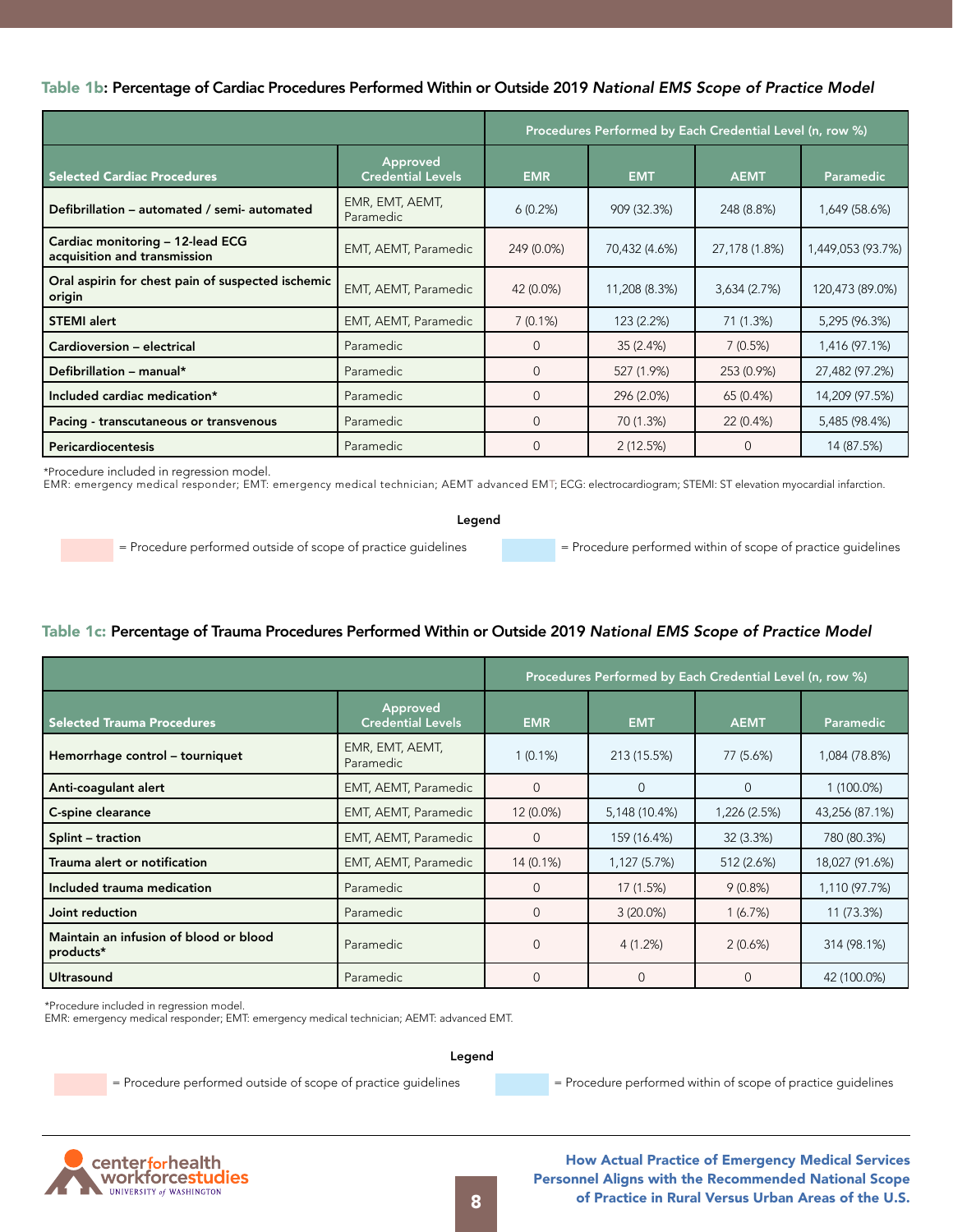In bivariate analysis, all agency-level variables were significantly associated with the likelihood of a procedure being performed according to the scope of practice *Model* for the nine procedures we analyzed (supraglottic airway, endotracheal intubation, bag-valve-mask, gastric decompression - NG tube, gastric decompression - OG tube, manual defibrillation, maintain an infusion of blood or blood products, airway medications, or cardiac medications; see Table 2). Agencies that were less likely to perform procedures according to the *Model* had the following characteristics: unpaid or mixed staffing models; small rural or isolated small rural patient population; community, non-profit status; EMT or AEMT level of service; and a higher patient volume (number of annual responses).

| Table 2: Predictors of Performing a Procedure Within the 2019 National EMS Scope of Practice Model |  |  |  |
|----------------------------------------------------------------------------------------------------|--|--|--|
|----------------------------------------------------------------------------------------------------|--|--|--|

|                                              |                                | <b>Logistic Regression</b><br>with Mixed Effects |         |                               |
|----------------------------------------------|--------------------------------|--------------------------------------------------|---------|-------------------------------|
|                                              | Outside of SoP<br>$(N=5, 483)$ | <b>Within SoP</b><br>$(N=108,707)$               | p-value | <b>Odds Ratio</b><br>(95% CI) |
| Agency paid status                           |                                |                                                  |         |                               |
| Unpaid                                       | 124 (2.3%)                     | 350 (0.3%)                                       | < 0.001 | $0.21(0.10 - 0.42)$           |
| <b>Mixed</b>                                 | 1,211 (22.1%)                  | 21,491 (19.8%)                                   |         | $0.67(0.48 - 0.93)$           |
| Paid                                         | 4,148 (75.7%)                  | 86,866 (79.9%)                                   |         | Ref                           |
| Agency service area geography                |                                |                                                  |         |                               |
| Predominantly urban                          | 4,091 (74.6%)                  | 83,423 (76.7%)                                   | < 0.001 | Ref                           |
| Predominantly large rural                    | 595 (10.9%)                    | 16,401 (15.1%)                                   |         | $0.93(0.64 - 1.37)$           |
| Predominantly small rural                    | 677 (12.3%)                    | 7,453 (6.9%)                                     |         | $0.81$ (0.53 - 1.26)          |
| Predominantly isolated small rural           | 120 (2.2%)                     | 1430 (1.3%)                                      |         | $0.48(0.27 - 0.84)$           |
| <b>Agency type</b>                           |                                |                                                  |         |                               |
| Community, non-profit                        | 3,689 (67.3%)                  | 65,796 (60.5%)                                   | < 0.001 | Ref                           |
| Fire department                              | 651 (11.9%)                    | 15,238 (14.0%)                                   |         | $1.06(0.73 - 1.53)$           |
| Governmental, non-fire                       | 843 (15.4%)                    | 20,763 (19.1%)                                   |         | $1.10(0.69 - 1.74)$           |
| Private, non-hospital                        | 300 (5.5%)                     | 6,910 (6.4%)                                     |         | $0.61$ (0.32 - 1.17)          |
| Agency level of service                      |                                |                                                  |         |                               |
| <b>EMR</b>                                   | $1(0.0\%)$                     | $6(0.0\%)$                                       | < 0.001 | $0.06(0.0 - 133.1)$           |
| <b>EMT</b>                                   | 118 (2.2%)                     | 115 (0.1%)                                       |         | $0.02$ (0.01 - 0.04)          |
| <b>AEMT</b>                                  | 70 (1.3%)                      | 149 (0.1%)                                       |         | $0.09(0.03 - 0.22)$           |
| Paramedic                                    | 4,905 (89.5%)                  | 105,106 (96.7%)                                  |         | Ref                           |
| Nurse or physician                           | 389 (7.1%)                     | 3,331 (3.1%)                                     |         | $1.01$ (0.37 - 2.77)          |
| Number of agency encounters                  |                                |                                                  |         |                               |
| Median (25th percentile, 75th<br>percentile) | 3,007 (1,203, 7,990)           | 2,509 (998, 6,015)                               | 0.007   | 0.99<br>$(0.99 - 0.99)$       |

SoP: scope of practice; EMR: emergency medical responder; EMT: emergency medical technician; AEMT: advanced EMT.

Notes: (1) All variables shown in the table were included in the logistic regression model as fixed effects. State and agency were included as random effects. (2) An odds ratio < 1 indicates a lower likelihood of performing one of the included procedures within the scope of practice guidelines. Numbers in bold indicate a statistically significant association. (3) Included procedures: Supraglottic airway, endotracheal intubation, bag-valve-mask, gastric decompression - NG tube, gastric decompression - OG tube, manual defibrillation, maintain an infusion of blood or blood products, airway medications, cardiac medications, or trauma medications. (4) We excluded procedures administered by nurses or physicians, but some agencies listed this as their level of service.

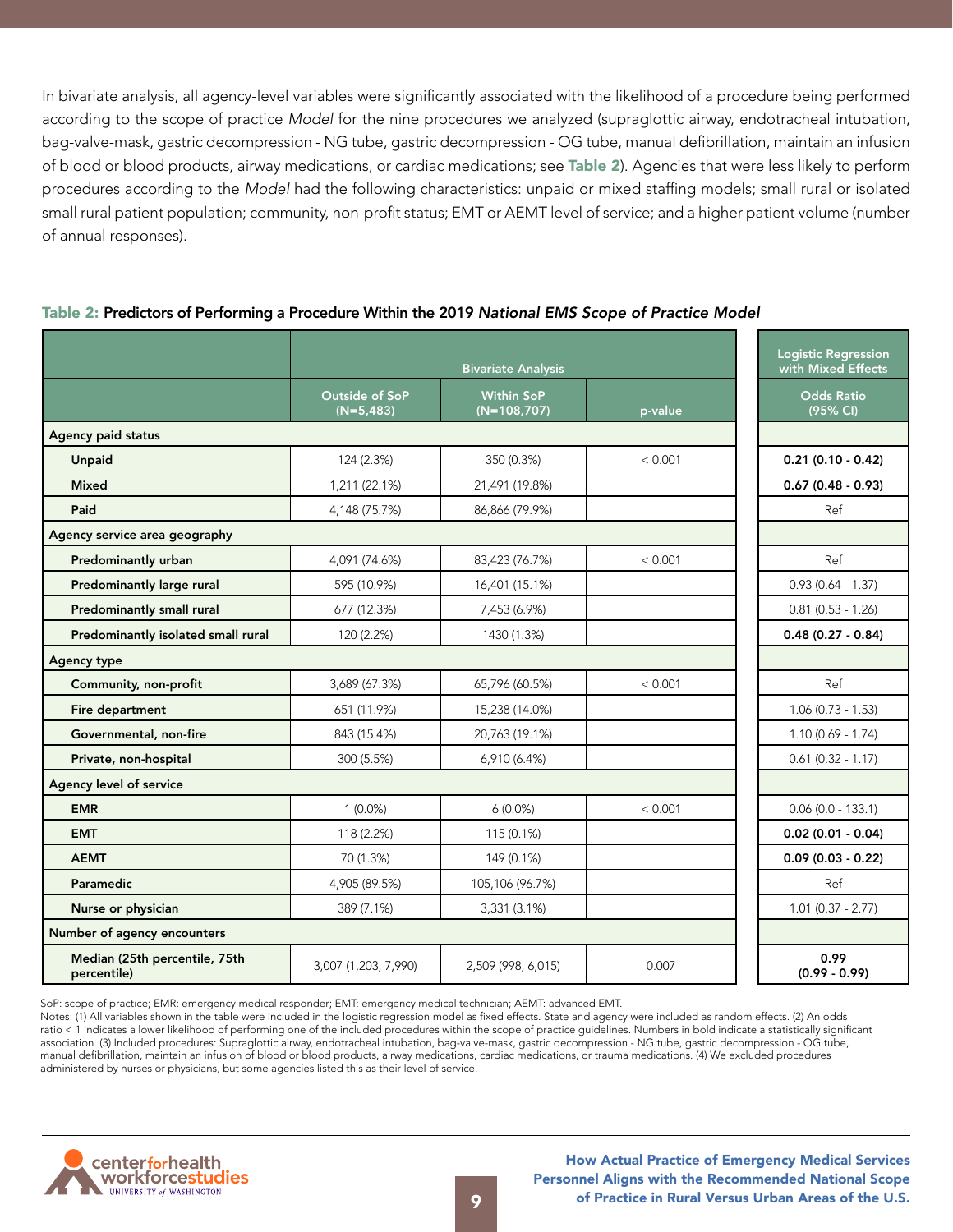<span id="page-9-0"></span>In the adjusted model, agency service area geography, paid/unpaid status, agency level of service, and median number of agency encounters remained significant predictors of performing procedures according to the *Model*. Agency type (e.g., community, non-profit status or fire department) was no longer a statistically significant predictor. Controlling for the other variables in the model and accounting for clustering at the state and agency level, agencies serving predominantly isolated small rural areas were less likely than other agencies to perform procedures according to the *Model*. Agencies with unpaid and mixed staffing models were less likely than agencies with a paid staffing model to align with the *Model*, as were EMT- and AEMT-level agencies when compared with paramedic-level agencies.

## **DISCUSSION**

This study found variations in alignment with the *National EMS Scope of Practice Model* according to agency staffing configurations and service area geography. All other things being equal, EMS professionals were less likely to align with the *Model* in agencies that had unpaid or mixed paid/unpaid staffing models, provided service at the EMT or AEMT level, or served isolated small rural areas. Compared with urban, paid agencies, these types of agencies tend to have lower financial resources and few or no paramedics. EMS personnel exceeded the recommended scope most often when treating patients requiring advanced airway skills, such as supraglottic airway and gastric decompression procedures.

Limitations of this study include that the data may not be fully representative of small, rural, volunteer EMS agencies or the largest ambulance providers, and agencies in the New England Census Division were not included. Inaccuracies in patient record documentation can happen, but we were not able to assess the extent to which this occurred. Our designation of EMS professional credentials was based on the credential level documented as administering each procedure, but we do not know whether responders may have been supervised by paramedics or others. Because this analysis was cross-sectional, causality cannot be determined. Finally, because our data used coded state identifiers that allowed us to identify all cases from the same state but not the name of each state, we were not able to examine specific state EMS policy and system factors.

Despite these limitations, the data used in this study included an immense variety of EMS agency sizes and types as well as ample numbers of both rural and urban patients from most parts of the country. Our multivariate analysis allowed us to account for a range of agency factors and control for state-level clustering that could influence implementation of and adherence to scope of practice guidelines.

This study's findings have implications for EMS policy, practice, and future directions for research. Newly published guidance from the National Association of EMS Physicians indicates that airway skill proficiency is the result of a combination of initial training, ongoing experience, and a provider's desire to improve their clinical decision-making. More advanced skills require a greater level of reflection and systemic support for improvement through deliberate practice that includes abundant opportunities for skill repetition.12 The fact that personnel performed interventions that exceeded the recommended scope could indicate a potential mismatch between workforce skills and population health needs that the national *Model* was not designed to address. Patients in need of life-saving care may live in communities that lack EMS professionals with appropriate advanced skills. Scope of practice guidelines that do not consider the implications of scope recommendations for under-resourced populations and do not promote flexibility in scope to meet community needs may further contribute to health inequities. The COVID-19 pandemic has further underscored the need for enhanced and flexible scopes of practice for EMS professionals to meet emerging needs and also demonstrated the limitations of a standard, one-size-fits-all approach that can inhibit our ability to respond during times of health system stress.13 Future revisions of the national *Model* should include perspectives from rural-serving and volunteer EMS agencies and consider whether updates are needed to account for practices that reflect the needs of more remote and lower-resource contexts.

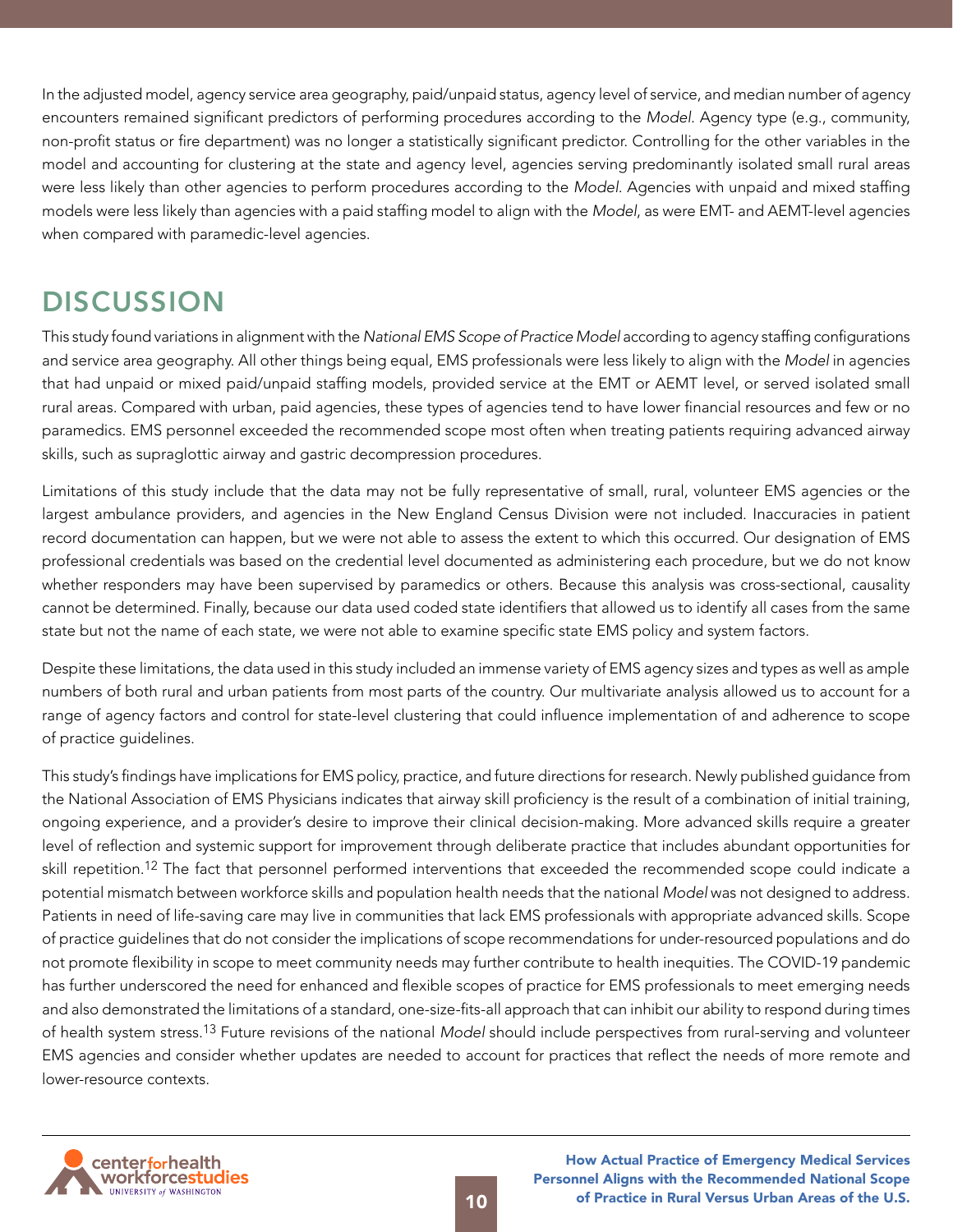The national *Model* is a set of recommendations with no regulatory force; state and local regulations supersede national guidelines. A critical consideration in developing and implementing guidelines for scope of practice is whether model recommendations should be viewed as a floor or a ceiling. Viewing these recommendations as a floor—the minimum skills required at each credential level—can allow local EMS directors to determine what is best for their communities and when and where enhanced scopes are needed. Our study findings suggest that this is what some agencies may be doing by enabling EMTs and AEMTs to perform more advanced skills. Personnel in lower-resource agencies, often EMTs and volunteers, and often serving rural patients farther from definitive care may need enhanced training and oversight to allow them to respond to regular community health needs. More robust and targeted resources for initial training followed by reflective practice, and supported by an agency culture of self-improvement, would also help to ensure that personnel who need enhanced skills can provide needed care that is safe and of high quality. To do so successfully also requires active and involved real-time emergency medical direction, less available in rural communities,<sup>14</sup> which rely disproportionately on primary care physicians instead of board-certified emergency medicine physicians.15 Rural EMS medical directors who play multiple health care roles in their communities also may have less access to—let alone time and resources to implement—the latest guidance and evidence.

Further research is warranted to understand the extent to which these practice scope and training challenges affect medical directors and the EMS agencies they serve in rural and other under-resourced settings and how better to meet their needs. Other extensions of this research should examine how rural EMS professionals perform deliberate and reflective practice<sup>12</sup> despite reduced procedural volumes, how state and local EMS policies and system factors related to scope of practice affect actual practices, as well as how the patterns we identified affect patient outcomes. A better understanding of the impacts of national guidelines on real-world practice, and how to support EMS medical directors and practitioners who care for less-resourced communities, can help promote health equity in emergency care for both rural and urban communities.

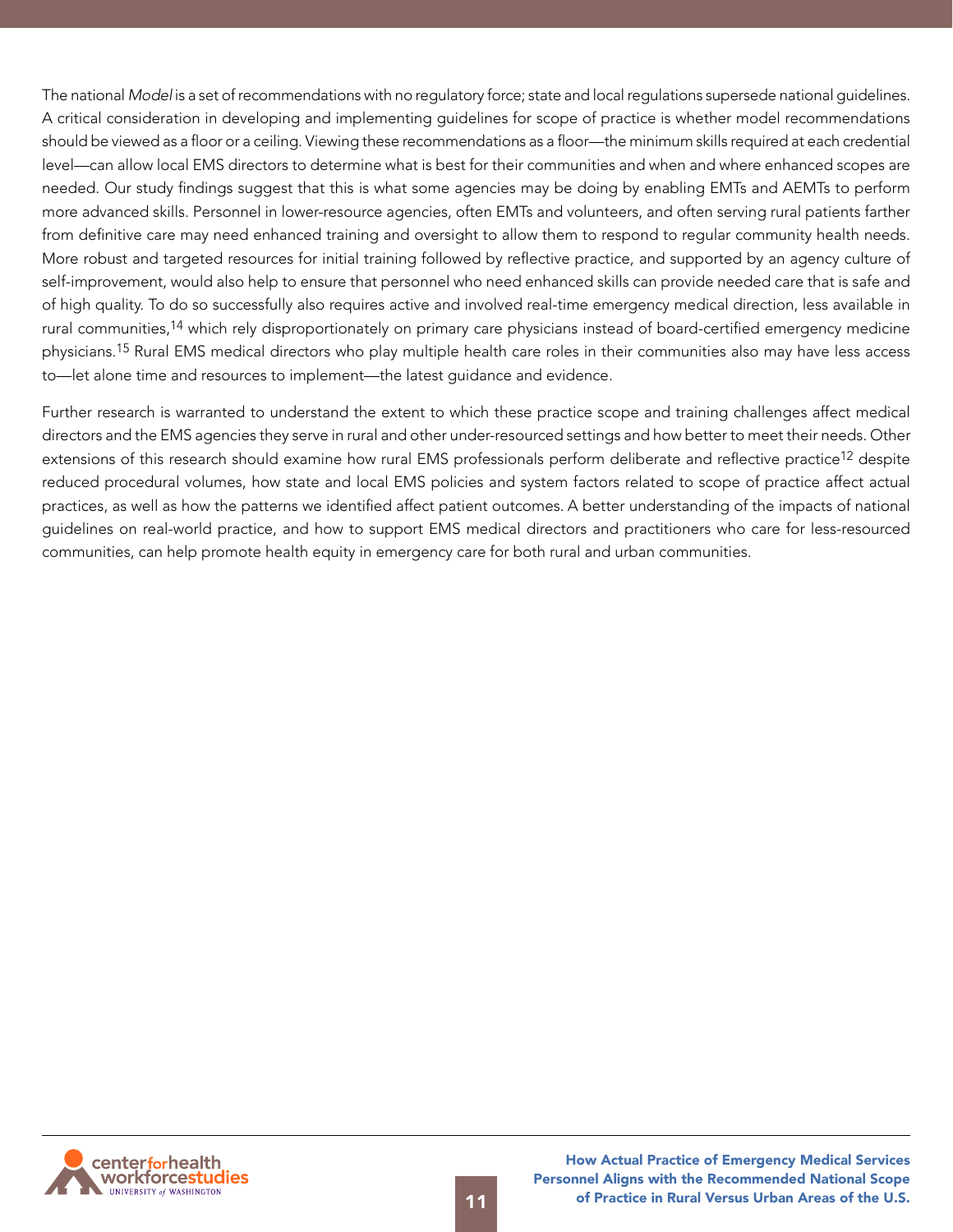### <span id="page-11-0"></span>APPENDIX A. EMS ENCOUNTERS AND DOCUMENTED PROCEDURES INCLUDED IN THE ANALYSIS

### A1. Run Type

| Included codes                                                            | <b>Excluded Codes</b>                                                                                                                                                                                                                                                                     |
|---------------------------------------------------------------------------|-------------------------------------------------------------------------------------------------------------------------------------------------------------------------------------------------------------------------------------------------------------------------------------------|
| • 911 Response<br>• Mutual Aid<br><b>Emergency Interfacility Transfer</b> | • Unknown<br>• Medical Transport<br>• Standby<br>• APP - Home Visit/MIH Visit<br>• APP – Emergency Response<br>• Public Assistance/Other not listed<br>• Urgent Interfacility Transport<br>• Non-Emergency Interfacility Transfer<br>• Intercept<br>• Law Enforcement Assist<br>• Missing |

### A2. Incident Disposition

| Included codes                                                                                                                                                                                                                                                                                                                                                                                                                                                                                                                                                                                                                                                                                                                                                                                                                                                                                                                                                                                                                                                                                                                                                                                                                                                              | <b>Excluded Codes</b>                                                                                                                                                                                                                                                                                                                                                                                             |
|-----------------------------------------------------------------------------------------------------------------------------------------------------------------------------------------------------------------------------------------------------------------------------------------------------------------------------------------------------------------------------------------------------------------------------------------------------------------------------------------------------------------------------------------------------------------------------------------------------------------------------------------------------------------------------------------------------------------------------------------------------------------------------------------------------------------------------------------------------------------------------------------------------------------------------------------------------------------------------------------------------------------------------------------------------------------------------------------------------------------------------------------------------------------------------------------------------------------------------------------------------------------------------|-------------------------------------------------------------------------------------------------------------------------------------------------------------------------------------------------------------------------------------------------------------------------------------------------------------------------------------------------------------------------------------------------------------------|
| • Transported No Lights/Siren<br>• Transported Lights/Siren<br>• Transported No Lights/Siren, Upgraded<br>• Transported Lights/Siren, Downgraded<br>• Treatment, No Transport<br>• Patient Care Transferred/Patient Treated, Transferred Care to Another<br><b>EMS</b> Professional<br>• Treated, Transported by Law Enforcement/Patient Treated, Transported<br>by Law Enforcement<br>• Treated, Transported by Private Vehicle/Patient Treated, Transported by<br>Private Vehicle<br>• Dead on Scene, Transport<br>Dead on Scene, No Transport<br>$\bullet$<br>• Patient Treated, Released (AMA)<br>• Patient Treated, Released (per protocol)<br>• Patient Dead on Scene - Resuscitation Attempted (With Transport)<br>• Patient Dead on Scene - Resuscitation Attempted (Without Transport)<br>• Assist<br>• Standby<br>Patient Evaluated, No Treatment/Transport Required<br>Patient Refused Evaluation/Care (With Transport)<br>Patient Refused Evaluation/Care (Without Transport)<br>Patient Dead on Scene - No Resuscitation Attempted (With Transport)<br>• Patient Dead on Scene - No Resuscitation Attempted (Without<br>Transport)<br>Assist, Agency<br>Assist, Public<br>Assist, Unit<br>• Standby - Public Safety, Fire, or EMS Operational Support Provided | • No treatment, No Transport<br>• Cancelled (No Patient Contact)/Call Cancelled<br>Disregarded Enroute/Cancelled (Prior to Arrival at Scene)<br>Cancelled on Scene/No Patient Found<br>False Alarm (No Incident Occurred)<br>• Personnel Aiding in Transport<br>• Wheelchair Transport<br>Standby - No Service or Support Provided<br>$\bullet$<br>• Transport Non-Patient, Organs, etc<br>• Unknown<br>• Missing |

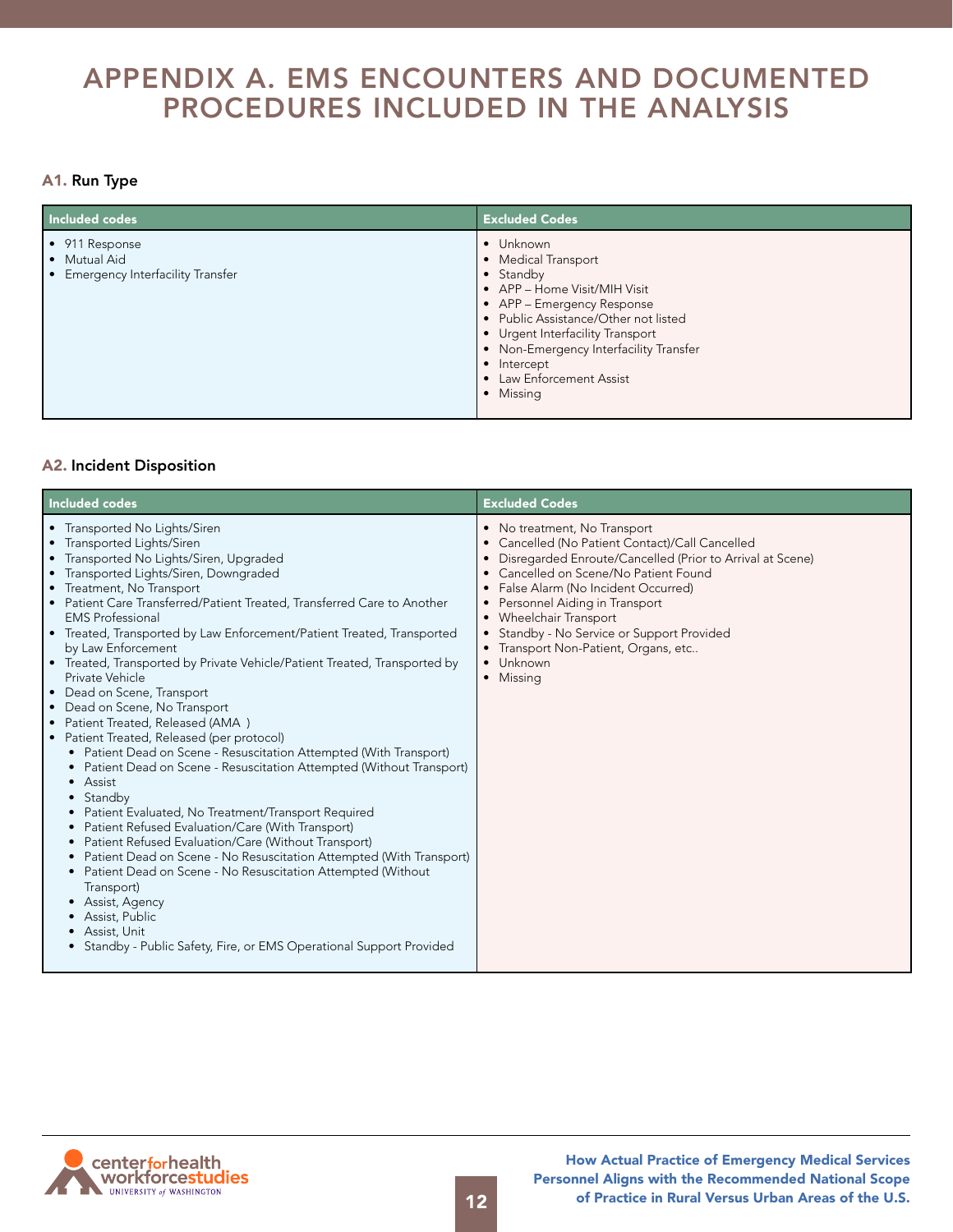### A3. Credential level documented as providing a procedure

| Included codes                                          | <b>Excluded Codes</b>                                                                                                                                                |
|---------------------------------------------------------|----------------------------------------------------------------------------------------------------------------------------------------------------------------------|
| $\bullet$ EMR<br>$\bullet$ EMT<br>• AEMT<br>• Paramedic | • Non-crew<br>• Nurse<br>• Physician<br>• Physician Assistant<br>• Instructor<br>• Driver<br>• Respiratory Therapist<br>• Other healthcare professional<br>· Missing |

A4. Procedure-level records were excluded if any of the following variables were missing data:

- rural/urban status of the response ZIP code
- agency volunteer status
- agency level of service
- agency Census Division

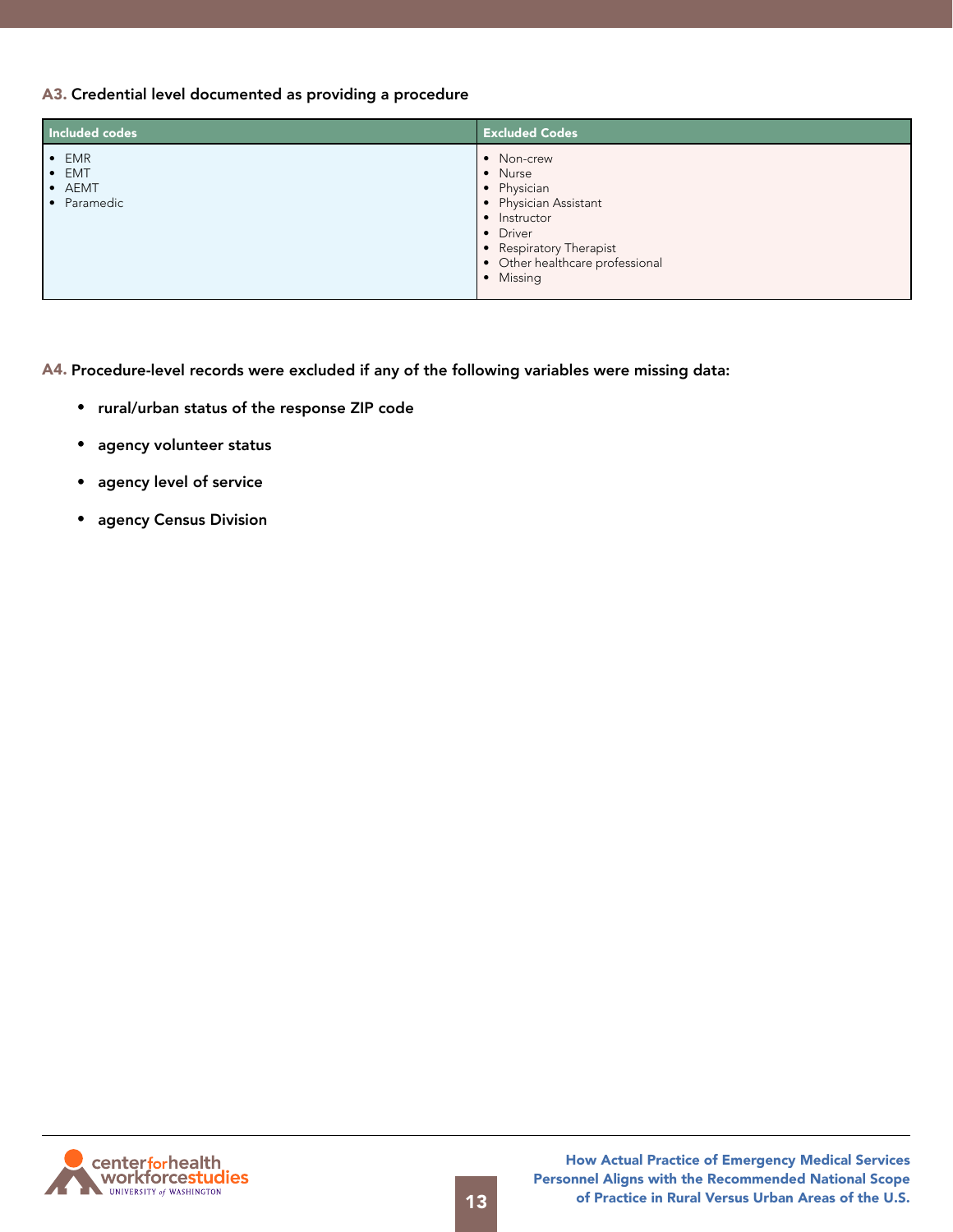#### A5. Skill names from 2019 National EMS Scope of Practice Model and corresponding ESO Research Dataset Procedure names that were included in the analysis.

| <b>Model Skills Included in the Analysis</b>                                                   | <b>Corresponding Procedures in ESO Data Included in the Analysis</b>                                                                                                                                                                                                                                                                                                                                                                                                                        |
|------------------------------------------------------------------------------------------------|---------------------------------------------------------------------------------------------------------------------------------------------------------------------------------------------------------------------------------------------------------------------------------------------------------------------------------------------------------------------------------------------------------------------------------------------------------------------------------------------|
| <b>Airway Skills</b>                                                                           |                                                                                                                                                                                                                                                                                                                                                                                                                                                                                             |
| Airway Obstruction - manual dislodgement techniques                                            | Heimlich Maneuver                                                                                                                                                                                                                                                                                                                                                                                                                                                                           |
| <b>Chest Seal</b>                                                                              | Chest Seal                                                                                                                                                                                                                                                                                                                                                                                                                                                                                  |
| Continuous positive airway pressure (CPAP)                                                     | Bi-level positive airway pressure/Variable positive airway pressure or continuous positive<br>airway pressure (BiPAP/VPAP, CPAP)                                                                                                                                                                                                                                                                                                                                                            |
| Inhaled - beta agonist/bronchodilator and anticholinergic for dyspnea<br>and wheezing          | Albuterol, Alupent, Atrovent, Combivent, Duoneb, Ipratropium, Terbutaline                                                                                                                                                                                                                                                                                                                                                                                                                   |
| Use of epinephrine (auto-injector) for anaphylaxis (supplied and carried<br>by the EMS agency) | Epi Pen, Epi Pen Jr, Epinephrine 1:1                                                                                                                                                                                                                                                                                                                                                                                                                                                        |
| Airway - supraglottic                                                                          | Combitube, EasyTube Airway, iGEL, King Airway, Laryngeal Mask Airway, SALT Airway                                                                                                                                                                                                                                                                                                                                                                                                           |
| Bag-valve-mask (BVM)                                                                           | Ventilator                                                                                                                                                                                                                                                                                                                                                                                                                                                                                  |
| Chest decompression - needle                                                                   | Pleural Decompression, Flutter Valve                                                                                                                                                                                                                                                                                                                                                                                                                                                        |
| Chest tube placement - assist only                                                             | Chest Tube                                                                                                                                                                                                                                                                                                                                                                                                                                                                                  |
| Cricothyrotomy                                                                                 | Needle Cricothyroidotomy, Pertrach, QuickTrach (Adult), QuickTrach (Child), Surgical<br>Cricothyroidotomy                                                                                                                                                                                                                                                                                                                                                                                   |
| Endotracheal intubation (ETI)                                                                  | ETI Verification, Nasotracheal Intubation, Orotracheal Intubation, Rapid Sequence<br>Intubation (RSI), Retrograde Intubation, Sedation Assist Intubation(SAI), Video<br>Laryngoscopy                                                                                                                                                                                                                                                                                                        |
| Gastric decompression - Nasogastric (NG) Tube                                                  | Nasogastric Tube                                                                                                                                                                                                                                                                                                                                                                                                                                                                            |
| Gastric decompression - Orogastric (OG) Tube                                                   | Orogastric Tube                                                                                                                                                                                                                                                                                                                                                                                                                                                                             |
| Included Medication                                                                            | Diprivan, Diprivan Infusion, Etomidate, Nimbex, Norcuron, Propofol, Rocuronium,<br>Succinylcholine, Vecuronium, Zemuron                                                                                                                                                                                                                                                                                                                                                                     |
| <b>Cardiac Skills</b>                                                                          |                                                                                                                                                                                                                                                                                                                                                                                                                                                                                             |
| Defibrillation - automated / semi- automated                                                   | Automated external defibrillator (AED) Defibrillation                                                                                                                                                                                                                                                                                                                                                                                                                                       |
| Cardiac monitoring - 12 lead electrocardiogram (ECG) acquisition and<br>transmission           | 12-Lead ECG, 15-Lead ECG, 3-Lead ECG                                                                                                                                                                                                                                                                                                                                                                                                                                                        |
| Oral aspirin for chest pain of suspected ischemic origin                                       | Aspirin                                                                                                                                                                                                                                                                                                                                                                                                                                                                                     |
| ST-elevation myocardial infarction (STEMI) Alert                                               | ST-elevation myocardial infarction (STEMI) Alert                                                                                                                                                                                                                                                                                                                                                                                                                                            |
| Cardioversion - electrical                                                                     | Cardioversion                                                                                                                                                                                                                                                                                                                                                                                                                                                                               |
| Defibrillation - manual                                                                        | Dual Sequence Defibrillation (DSD), Manual Defibrillation                                                                                                                                                                                                                                                                                                                                                                                                                                   |
| Included Medication                                                                            | Brilinta, Digoxin, Diltiazem, Dobutamine, Dopamine, Enalapril, Enalaprilat, Heparin Bolus,<br>Heparin Infusion, Integrilin, Labetalol, Labetalol Infusion, Lasix, Levophed, Lidocaine<br>Lidocaine Infusion, Lopressor, Lovenox, Metoprolol, Neosynephrine, Nicardipine,<br>Nitro Infusion, Norepinephrine, Plavix, Potassium, Potassium Chloride, Procainamide,<br>Procardia, Propranolol, Retavase, tissue plasminogen activator (t-PA), Tenecteplase,<br>Vasopressin, Vasotec, Verapamil |
| Pacing - transcutaneous or transvenous                                                         | Pacing, Pacing Discontinued                                                                                                                                                                                                                                                                                                                                                                                                                                                                 |
| Pericardiocentesis                                                                             | Pericardiocentesis                                                                                                                                                                                                                                                                                                                                                                                                                                                                          |
| Trauma Skills                                                                                  |                                                                                                                                                                                                                                                                                                                                                                                                                                                                                             |
| Hemorrhage control - tourniquet                                                                | Tourniquet                                                                                                                                                                                                                                                                                                                                                                                                                                                                                  |
| Anti-Coagulant Alert                                                                           | Anti-Coagulant Alert                                                                                                                                                                                                                                                                                                                                                                                                                                                                        |
| Cervical spine (C-spine) Clearance                                                             | Cervical spine (C-spine) Clearance                                                                                                                                                                                                                                                                                                                                                                                                                                                          |
| Splint – traction                                                                              | <b>Traction Splint</b>                                                                                                                                                                                                                                                                                                                                                                                                                                                                      |
| Trauma Alert or Notification                                                                   | Trauma Alert, Trauma Notification - Full, Trauma Notification - Limited                                                                                                                                                                                                                                                                                                                                                                                                                     |
| Included Medication                                                                            | Lidocaine 2%, Mannitol, Mannitol Infusion, Tranexamic Acid (TXA)                                                                                                                                                                                                                                                                                                                                                                                                                            |
| Joint Reduction                                                                                | Joint Reduction                                                                                                                                                                                                                                                                                                                                                                                                                                                                             |
| Maintain an infusion of blood or blood products                                                | Blood, Fresh Frozen Plasma (FFP), Packed Red Blood Cells (PRBC), Whole Blood                                                                                                                                                                                                                                                                                                                                                                                                                |
| Ultrasound                                                                                     | Ultrasound                                                                                                                                                                                                                                                                                                                                                                                                                                                                                  |

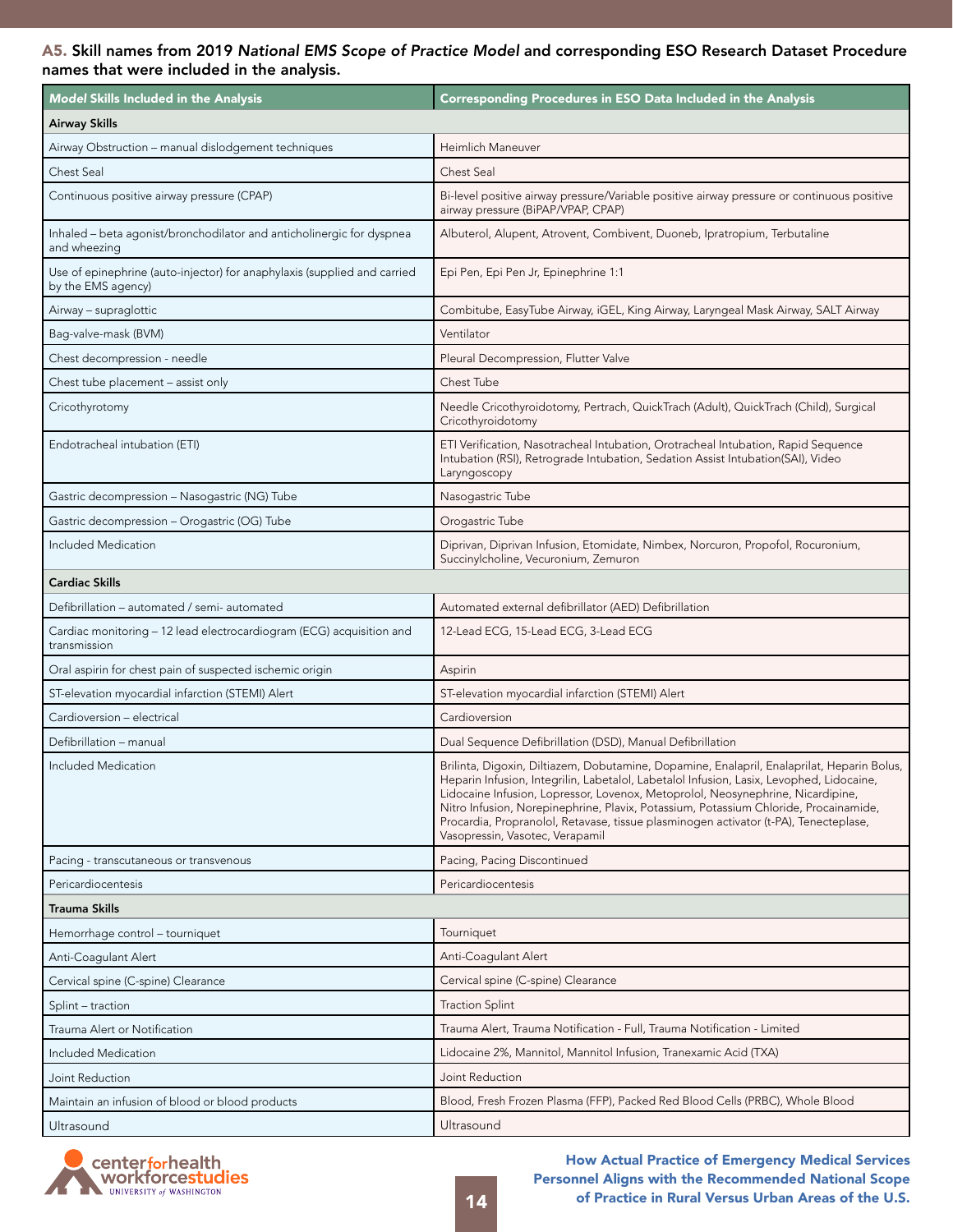## APPENDIX B. SUPPLEMENTAL TABLES

### <span id="page-14-0"></span>Table B1: Characteristics of Procedures Included in the Analysis Compared with Excluded Procedures

|                                                        | <b>Included Procedures</b><br>$(N=2, 176, 053)$ | <b>Excluded Procedures</b><br>$(N=8,485,931)$ | <b>Total Documented Procedures</b><br>$(N=10,661,984)$ |
|--------------------------------------------------------|-------------------------------------------------|-----------------------------------------------|--------------------------------------------------------|
| Agency paid status                                     |                                                 |                                               |                                                        |
| Unpaid                                                 | 10,683 (0.5%)                                   | 50,627 (0.6%)                                 | 61,310 (0.6%)                                          |
| <b>Mixed</b>                                           | 450,990 (20.7%)                                 | 1,567,691 (18.5%)                             | 2,018,681 (18.9%)                                      |
| Paid                                                   | 1,714,380 (78.8%)                               | 6,865,050 (80.9%)                             | 8,579,430 (80.5%)                                      |
| Agency service area geography                          |                                                 |                                               |                                                        |
| Predominantly urban                                    | 1,728,450 (79.4%)                               | 6,139,395 (77.0%)                             | 7,867,845 (77.5%)                                      |
| Predominantly large rural                              | 304,845 (14.0%)                                 | 1,152,441 (14.4%)                             | 1,457,286 (14.4%)                                      |
| Predominantly small rural                              | 116,002 (5.3%)                                  | 514,098 (6.4%)                                | 630,100 (6.2%)                                         |
| Predominantly isolated small rural                     | 26,756 (1.2%)                                   | 170,382 (2.1%)                                | 197, 138 (1.9%)                                        |
| Agency type                                            |                                                 |                                               |                                                        |
| Community, non-profit                                  | 1,382,709 (63.5%)                               | 5,576,245 (65.7%)                             | 6,958,954 (65.3%)                                      |
| Fire department                                        | 277,848 (12.8%)                                 | 916,674 (10.8%)                               | 1,194,522 (11.2%)                                      |
| Governmental, non-fire                                 | 437,737 (20.1%)                                 | 1,261,801 (14.9%)                             | 1,699,538 (15.9%)                                      |
| Private, non-hospital                                  | 77,759 (3.6%)                                   | 731,134 (8.6%)                                | 808,893 (7.6%)                                         |
| Agency level of service                                |                                                 |                                               |                                                        |
| <b>EMR</b>                                             | 59 (0.0%)                                       | 769 (0.0%)                                    | 828 (0.0%)                                             |
| <b>EMT</b>                                             | 5,375 (0.2%)                                    | 99,517 (1.2%)                                 | 104,892 (1.0%)                                         |
| <b>AEMT</b>                                            | 5,017 (0.2%)                                    | 21,924 (0.3%)                                 | 26,941 (0.3%)                                          |
| Paramedic                                              | 2,104,351 (96.7%)                               | 7,476,393 (92.5%)                             | 9,580,744 (93.4%)                                      |
| Nurse or Physician                                     | 61,251 (2.8%)                                   | 488,250 (6.0%)                                | 549,501 (5.4%)                                         |
| Number of agency encounters in 2018                    |                                                 |                                               |                                                        |
| Median (25th percentile, 75th percentile)              | 2,056 (689, 5,407)                              | 1,914 (602, 5,142)                            | 1,914 (600, 5,140)                                     |
| U.S. Census Division for agency's home state           |                                                 |                                               |                                                        |
| <b>New England</b>                                     | $0(0.0\%)$                                      | 118,840 (1.4%)                                | 118,840 (1.1%)                                         |
| <b>Middle Atlantic</b>                                 | 78,630 (3.6%)                                   | 391,332 (4.6%)                                | 469,962 (4.4%)                                         |
| South Atlantic                                         | 778,172 (35.8%)                                 | 2,366,836 (27.9%)                             | 3,145,008 (29.5%)                                      |
| <b>East South Central</b>                              | 257,244 (11.8%)                                 | 1,184,474 (14.0%)                             | 1,441,718 (13.5%)                                      |
| <b>West South Central</b>                              | 414,315 (19.0%)                                 | 1,454,809 (17.2%)                             | 1,869,124 (17.5%)                                      |
| <b>East North Central</b>                              | 309,958 (14.2%)                                 | 1,078,302 (12.7%)                             | 1,388,260 (13.0%)                                      |
| <b>West North Central</b>                              | 178,746 (8.2%)                                  | 675,714 (8.0%)                                | 854,460 (8.0%)                                         |
| Mountain                                               | 45,387 (2.1%)                                   | 460,069 (5.4%)                                | 505,456 (4.7%)                                         |
| Pacific                                                | 113,601 (5.2%)                                  | 749,907 (8.8%)                                | 863,508 (8.1%)                                         |
| Credential level of provider performing each procedure |                                                 |                                               |                                                        |
| <b>EMR</b>                                             | 360 (0.0%)                                      | 2,907 (0.0%)                                  | 3,267 (0.0%)                                           |
| <b>EMT</b>                                             | 106,161 (4.9%)                                  | 889,394 (10.7%)                               | 995,555 (9.3%)                                         |
| <b>AEMT</b>                                            | 43,610 (2.0%)                                   | 367,800 (4.4%)                                | 411,410 (3.9%)                                         |
| Paramedic                                              | 2,025,922 (93.1%)                               | 6,346,988 (76.4%)                             | 8,372,910 (78.5%)                                      |
| Non-crew or other healthcare professional              | $0(0.0\%)$                                      | 704,503 (8.3%)                                | 704,503 (6.6%)                                         |

EMR: emergency medical responder; EMT: emergency medical technician; AEMT: advanced EMT.

Missing data: agency paid status - 2,563 (0.0%); agency service area geography - 509,615 (4.8%); agency type - 77 (0.0%); agency level of service - 399,078 (3.7%); Census Division - 5,648 (0.1%); credential level - 174,339 (1.6%)

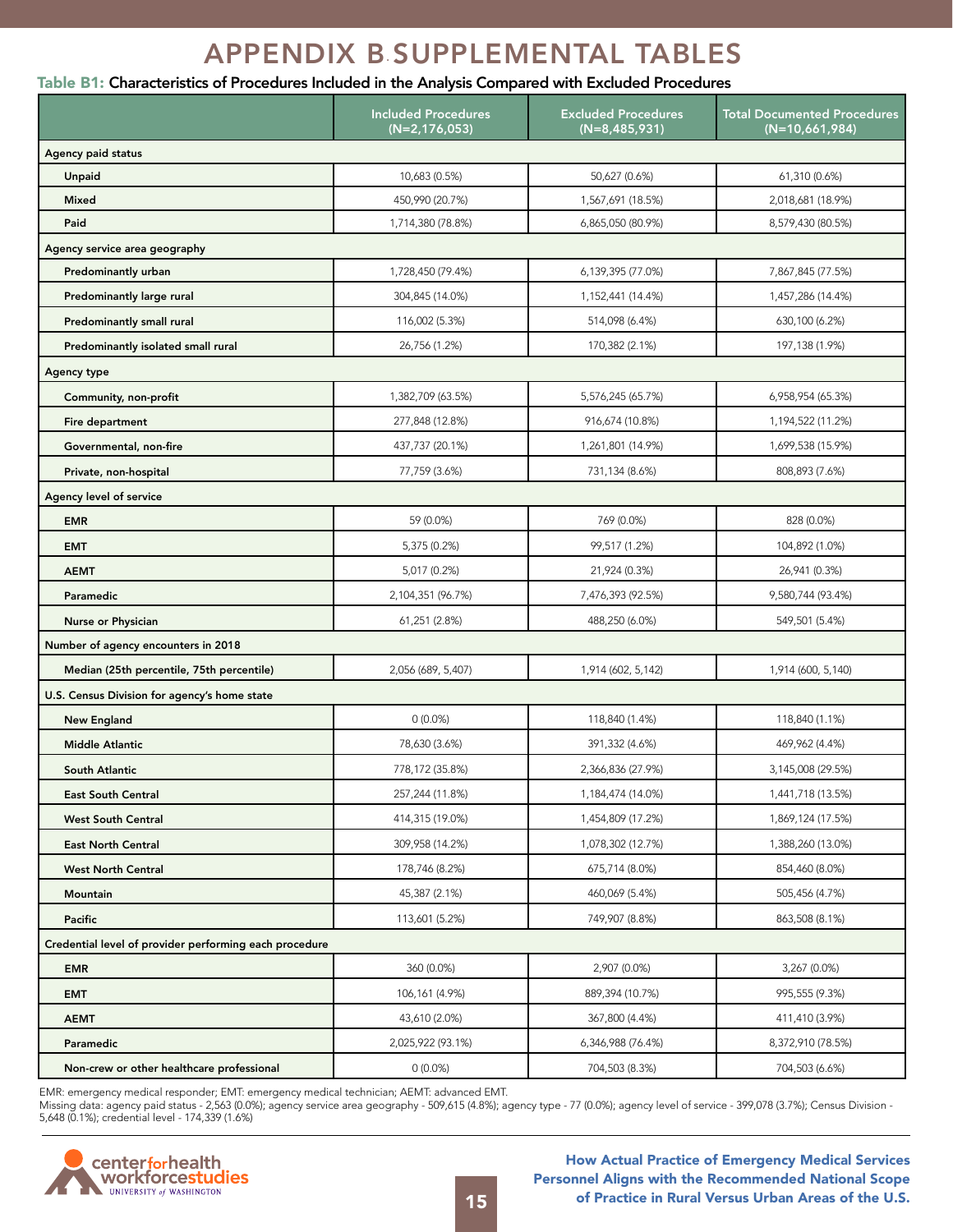### Table B2: Characteristics of EMS Agencies Included in the Analysis Compared with Excluded Agencies

|                                              | Agency for which at least one<br>procedure was included in the<br>analysis ( $N = 1,056$ ) | Agency for which all<br>procedures were excluded<br>from the analysis ( $N = 232$ ) | <b>Total</b><br>$(N=1,288)$ |
|----------------------------------------------|--------------------------------------------------------------------------------------------|-------------------------------------------------------------------------------------|-----------------------------|
| Agency paid status                           |                                                                                            |                                                                                     |                             |
| Unpaid                                       | 115 (10.9%)                                                                                | 41 (20.3%)                                                                          | 156 (12.4%)                 |
| <b>Mixed</b>                                 | 369 (34.9%)                                                                                | 57 (28.2%)                                                                          | 426 (33.9%)                 |
| Paid                                         | 572 (54.2%)                                                                                | 104 (51.5%)                                                                         | 676 (53.7%)                 |
| Agency service area geography                |                                                                                            |                                                                                     |                             |
| Predominantly urban                          | 650 (61.6%)                                                                                | 94 (72.9%)                                                                          | 744 (62.8%)                 |
| Predominantly large rural                    | 179 (17.0%)                                                                                | 17 (13.2%)                                                                          | 196 (16.5%)                 |
| Predominantly small rural                    | 136 (12.9%)                                                                                | 8(6.2%)                                                                             | 144 (12.2%)                 |
| Predominantly isolated small rural           | 91 (8.6%)                                                                                  | 10 (7.8%)                                                                           | 101 (8.5%)                  |
| Agency type                                  |                                                                                            |                                                                                     |                             |
| Community, non-profit                        | 677 (64.1%)                                                                                | 181 (78.0%)                                                                         | 858 (66.6%)                 |
| Fire department                              | 224 (21.2%)                                                                                | 25 (10.8%)                                                                          | 249 (19.3%)                 |
| Governmental, non-fire                       | 107 (10.1%)                                                                                | 13 (5.6%)                                                                           | 120 (9.3%)                  |
| Private, non-hospital                        | 48 (4.5%)                                                                                  | 13 (5.6%)                                                                           | 61 (4.7%)                   |
| Agency level of service                      |                                                                                            |                                                                                     |                             |
| <b>EMR</b>                                   | 4(0.4%)                                                                                    | 5(3.0%)                                                                             | 9(0.7%)                     |
| <b>EMT</b>                                   | 109 (10.3%)                                                                                | 53 (31.5%)                                                                          | 162 (13.2%)                 |
| <b>AEMT</b>                                  | 28 (2.7%)                                                                                  | 9(5.4%)                                                                             | 37 (3.0%)                   |
| Paramedic                                    | 895 (84.8%)                                                                                | 93 (55.4%)                                                                          | 988 (80.7%)                 |
| Nurse or Physician                           | 20 (1.9%)                                                                                  | 8 (4.8%)                                                                            | 28 (2.3%)                   |
| Number of agency encounters in 2018          |                                                                                            |                                                                                     |                             |
| Median (25th percentile, 75th percentile)    | 2,056 (689, 5,407)                                                                         | 786 (192, 3,785)                                                                    | 1,858 (556, 5,126)          |
| U.S. Census Division for agency's home state |                                                                                            |                                                                                     |                             |
| <b>New England</b>                           | $0(0.0\%)$                                                                                 | 42 (22.6%)                                                                          | 42 (3.4%)                   |
| <b>Middle Atlantic</b>                       | 98 (9.3%)                                                                                  | 21 (11.3%)                                                                          | 119 (9.6%)                  |
| South Atlantic                               | 162 (15.3%)                                                                                | 34 (18.3%)                                                                          | 196 (15.8%)                 |
| <b>East South Central</b>                    | 114 (10.8%)                                                                                | 13 (7.0%)                                                                           | 127 (10.2%)                 |
| <b>West South Central</b>                    | 217 (20.5%)                                                                                | 19 (10.2%)                                                                          | 236 (19.0%)                 |
| <b>East North Central</b>                    | 259 (24.5%)                                                                                | 23 (12.4%)                                                                          | 282 (22.7%)                 |
| <b>West North Central</b>                    | 92 (8.7%)                                                                                  | 8 (4.3%)                                                                            | 100 (8.1%)                  |
| Mountain                                     | 38 (3.6%)                                                                                  | 11 (5.9%)                                                                           | 49 (3.9%)                   |
| Pacific                                      | 76 (7.2%)                                                                                  | 15 (8.1%)                                                                           | 91 (7.3%)                   |

EMR: emergency medical responder; EMT: emergency medical technician; AEMT: advanced EMT.

Missing data: agency paid status - 30 (2.3%); agency service area geography - 103 (8.0%); agency level of service 64 - (5.0%); Census Division - 43 (3.6%)

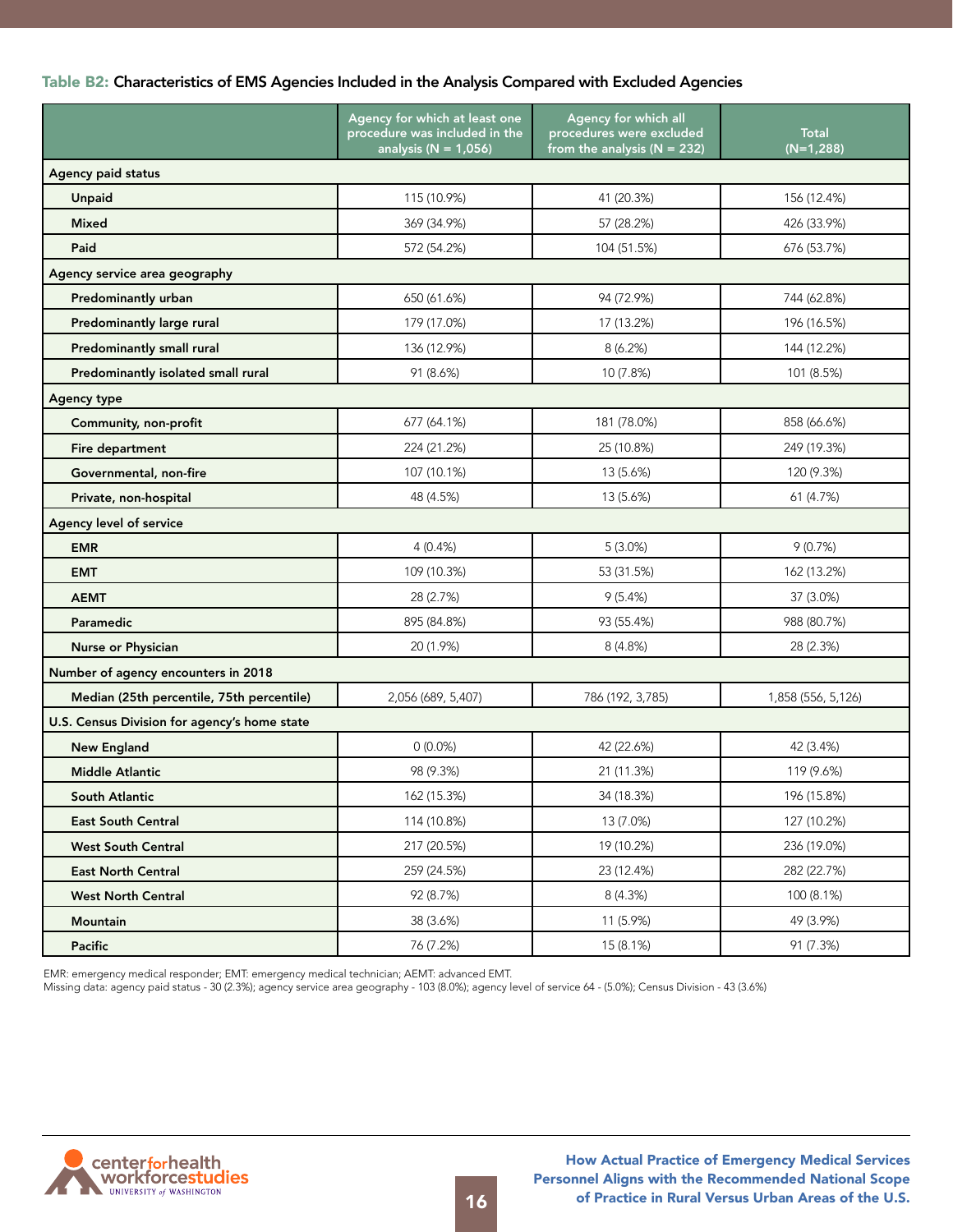# <span id="page-16-0"></span>REFERENCES

- 1. National Association of State EMS Officials. National EMS Scope of Practice Model 2019 (Report No. DOT HS 812-666). Washington, DC: National Highway Traffic Safety Administration. Available at https://www.ems.gov/pdf/National\_EMS\_ Scope\_of\_Practice\_Model\_2019.pdf. Accessed November 14, 2021.
- 2. Williams B, Beovich B, Olaussen A. The definition of paramedicine: An international study. *J Multidiscip Healthc*. 2021;14:3561-3570.
- 3. Carlson JN, Karns C, Mann NC, E Jacobson K, Dai M, Colleran C, Wang HE. Procedures Performed by Emergency Medical Services in the United States. *Prehosp Emerg Care*. 2016;20(1):15-21. doi: 10.3109/10903127.2015.1051682. Epub 2015 Aug 13. PMID: 26270634.
- 4. Institute of Medicine. Emergency Medical Services: At the Crossroads. Washington, DC: The National Academies Press; 2007.
- 5. Patterson DG, Skillman SM, Fordyce MA. *Prehospital Emergency Medical Services Personnel in Rural Areas: Results from a Survey in Nine States.* Final Report #149. Seattle, WA: WWAMI Rural Health Research Center, University of Washington; Aug 2015.
- 6. Carlson JN, Karns C, Mann NC, E Jacobson K, Dai M, Colleran C, Wang HE. Procedures Performed by Emergency Medical Services in the United States. *Prehosp Emerg Care*. 2016;20(1):15-21. doi: 10.3109/10903127.2015.1051682. Epub 2015 Aug 13. PMID: 26270634.
- 7. Panchal AR, Rivard MK, Cash RE, Corley JP Jr, Jean-Baptiste M, Chrzan K, Gugiu MR. Methods and Implementation of the 2019 EMS Practice Analysis. *Prehosp Emerg Care*. 2021 Jan 12:1-18. doi: 10.1080/10903127.2020.1856985. Epub ahead of print. PMID: 33301370.
- 8. Williams I, Valderrama AL, Bolton P, Greek A, Greer S, Patterson DG, Zhang Z. Factors associated with emergency medical services scope of practice for acute cardiovascular events. *Prehosp Emerg Care*. 2012 Apr-Jun;16(2):189-97. doi: 10.3109/10903127.2011.615008. Epub 2011 Sep 27. PMID: 21950495.
- 9. Panchal AR, Rivard MK, Cash RE, Corley JP Jr, Jean-Baptiste M, Chrzan K, Gugiu MR. Methods and Implementation of the 2019 EMS Practice Analysis. *Prehosp Emerg Care*. 2021 Jan 12:1-18. doi: 10.1080/10903127.2020.1856985. Epub ahead of print. PMID: 33301370.
- 10. U.S. Department of Agriculture Economic Research Service. Rural-Urban Commuting Area Codes. Available at https:// www.ers.usda.gov/data-products/rural-urban-commuting-area-codes.aspx. Accessed October 5, 2021.
- 11. R Core Team. R: A language and environment for statistical computing. R Foundation for Statistical Computing, Vienna, Austria. https://www.R-project.org/.
- 12. Dorsett M, Panchal AR, Stephens C, Farcas A, Leggio W, Galton C, Tripp R, Grawey T. Prehospital Airway Management Training and Education: An NAEMSP Position Statement and Resource Document. *Prehosp Emerg Care*. 2022;26(sup1):3- 13. doi: 10.1080/10903127.2021.1977877. PMID: 35001822.
- 13. Boehringer B, O'Meara P, Wingrove G, Nudell NG. An Emergency Amendment to the National Scope of Practice for Paramedics in the Setting of a Global Pandemic. *J Rural Health*. 2021 Jan;37(1):191-193. doi: 10.1111/jrh.12441. Epub 2020 Jun 25. PMID: 32277773; PMCID: PMC7262298.
- 14. Patterson DG, Skillman SM, Fordyce MA. *Prehospital Emergency Medical Services Personnel in Rural Areas: Results from a Survey in Nine States.* Final Report #149. Seattle, WA: WWAMI Rural Health Research Center, University of Washington; Aug 2015.
- 15. Slifkin RT, Freeman VA, Patterson PD. Designated medical directors for emergency medical services: recruitment and roles. *J Rural Health*. 2009 Fall;25(4):392-8. doi: 10.1111/j.1748-0361.2009.00250.x. PMID: 19780921.